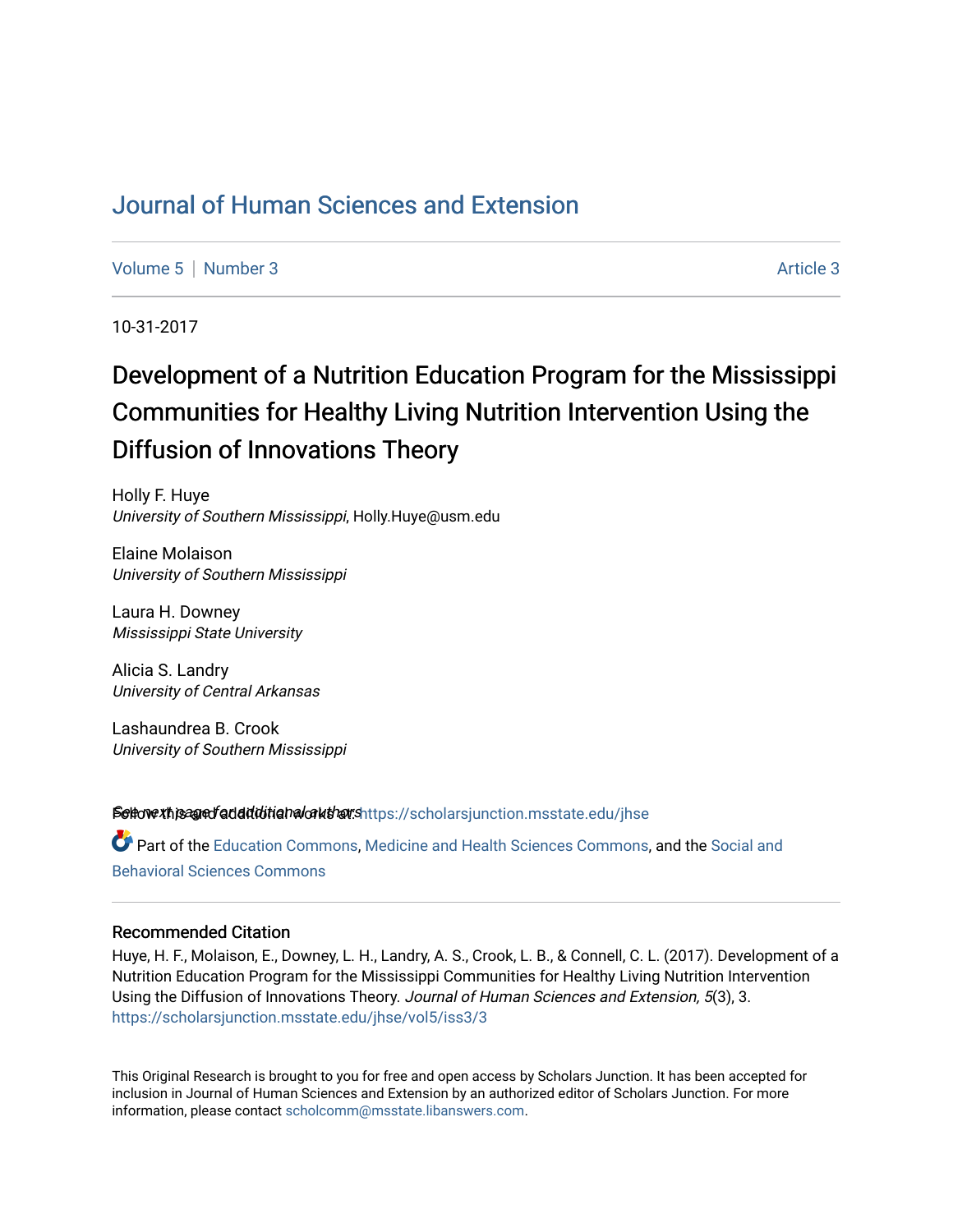## Development of a Nutrition Education Program for the Mississippi Communities for Healthy Living Nutrition Intervention Using the Diffusion of Innovations Theory

## Acknowledgments

This research was funded by the USDA, Agricultural Research Service, Delta Obesity Research Prevention Unit under project number 58-6251-8-043

#### Authors

Holly F. Huye, Elaine Molaison, Laura H. Downey, Alicia S. Landry, Lashaundrea B. Crook, and Carol L. Connell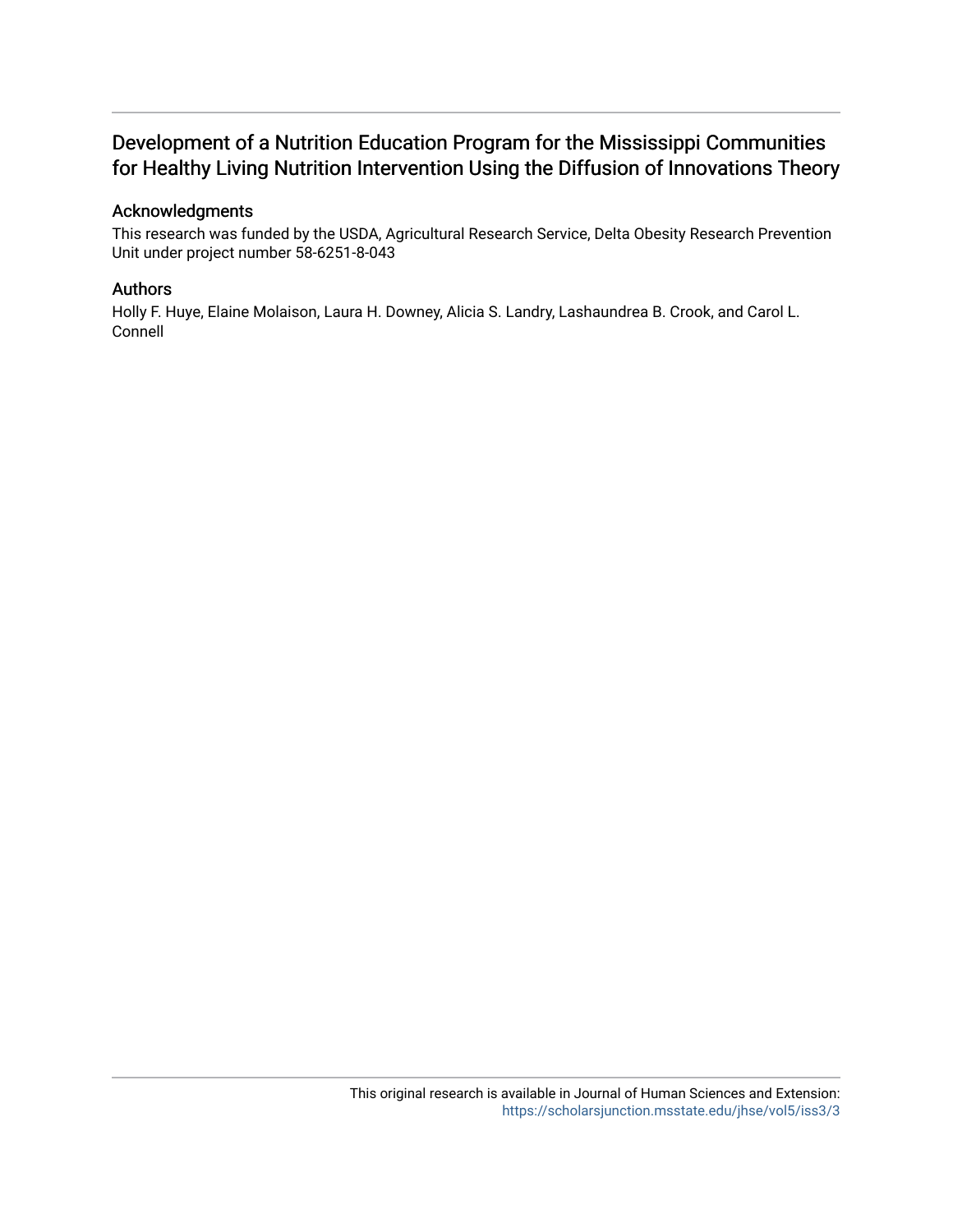# **Development of a Nutrition Education Program for the Mississippi Communities for Healthy Living Nutrition Intervention Using the Diffusion of Innovations Theory**

**Holly F. Huye Elaine F. Molaison** *The University of Southern Mississippi*

> **Laura H. Downey** *Mississippi State University*

**Alicia S. Landry** *University of Central Arkansas*

## **Lashaundrea B. Crook Carol L. Connell** *The University of Southern Mississippi*

*This research identified themes when exploring the Dietary Guidelines for Americans' (DGA) attributes of relative advantage, compatibility, complexity, trialability, and observability to provide information for the design and structure of a nutrition education program for the Mississippi Communities of Healthy Living Nutrition Intervention. Diffusion of Innovations theory was used to develop education sessions to promote the adoption and consumption of a DGAbased healthy diet innovation in the Lower Mississippi Delta. Two focus groups were conducted with a purposive sample of 13 women in the community as well as one expert panel of six registered dietitians. Major themes identified for the DGA were Balanced Nutrition, All-inclusive, and Protective as the relative advantage; Adaptability when exploring compatibility; low complexity as Simple to Follow and Convenient and Portable; Gradual Change and Taste Tests when discussing trialability; and Modeling for observability. A Generational theme reflected participants' desire to impart healthy behaviors to future generations. Results were used to operationalize attributes and develop 12 lesson plans.* 

*Keywords*: Diffusion of Innovations theory, nutrition education, program planning, Lower Mississippi Delta

Direct correspondence to Holly Huye at Holly.Huye@usm.edu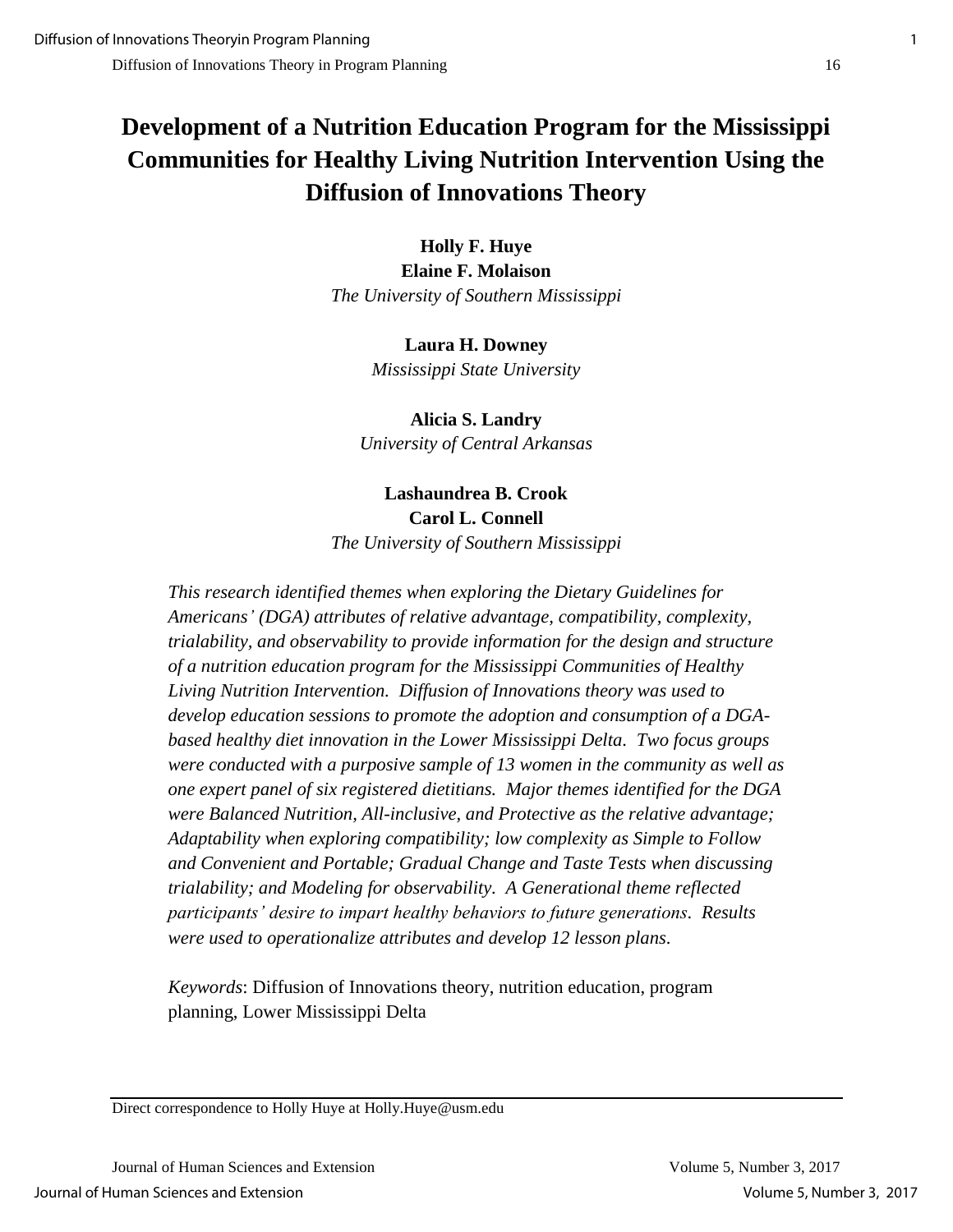## **Introduction**

Behavioral theories are often used to guide the development and assessment of public health education interventions and to help establish a 'big picture' of the planned intervention (Fishbein & Cappella, 2006; Jeffery, 2004; Lemacks, Wells, Illich, & Ralston, 2013; Steckler, Goodman, McLeroy, Davis, & Koch, 1992). Brug, Oenema, and Ferreira (2005) suggest using theory to close the gap between intention to change and actual change. The Transtheoretical Model (Prochaska, 1979), the Social Learning Theory (Bandura, 1977), and the Health Belief Model (Rosenstock, 1974) are three widely used behavioral theories often used in nutrition interventions; however, there is no known research available about the use of the Diffusion of Innovations (DOI) theory (Rogers, 2003) to develop the structure of nutrition education sessions within a larger intervention.

Several key constructs within DOI theory enhance its applicability for use in bridging the gap between the intention to change behaviors and initiating or maintaining actual behavior change. Operational within the DOI theory is the concept of *diffusion,* which is defined as "the process in which an innovation is communicated through certain channels over time among the members of a social system," where an 'innovation' is considered to be a new idea, practice or object (Rogers, 2003 p. 5). The innovation spreads from the initiator to adopter among particular segments of social system members starting with innovators (2.5% of members) and early adopters (13.5%) and spreading to influential early majority adopters (34%). The early majority adopters are observed using the innovation by the late adopters (34%) and laggards (16%), the last to adopt an innovation. A key construct of DOI theory related to health behaviors includes certain "attributes" that influence the adoption of a health behavior or *innovation*. In nutrition education, strategies targeting innovation attributes can be used to influence motivation, abilities, and opportunities that promote action to positively change behaviors. Although an innovation can have many attributes, according to Rogers (2003), there are five attributes in particular that contribute most to the rate of adoption of an innovation:

- 1) Relative advantage: The degree to which an innovation is better than a previous idea, practice, object;
- 2) Compatibility: The degree to which an innovation is perceived as being consistent with current values, experiences, needs;
- 3) Complexity: The degree to which an innovation is perceived as difficult to understand and use;
- 4) Trialability: The degree to which an innovation can be experimented with on a limited basis; and
- 5) Observability: The degree to which the results of an innovation are visible to others or can be easily communicated.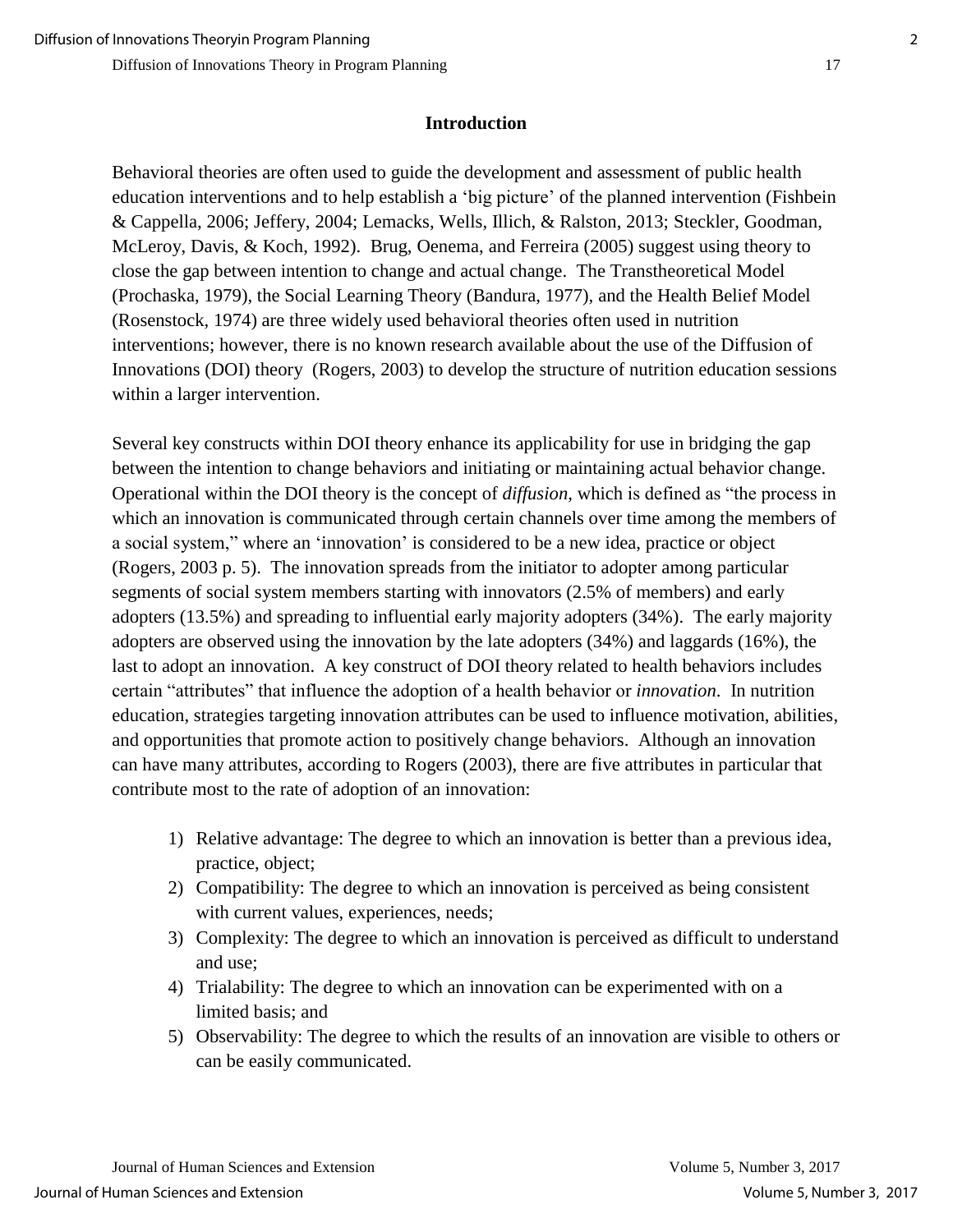In the present study, a qualitative research method was used to provide information for the development of a nutrition education program designed to promote the adoption and consumption of a culturally compatible, healthy diet, based on regionally specific foods. The DOI theory was used as the theoretical foundation for the development of education components for the Mississippi Communities for Healthy Living (MCHL) nutrition intervention in the Lower Mississippi Delta (LMD).

## **Intervention Target Region and Development**

The LMD is a rural, agricultural region rich in cultural heritage, faith, and family relations, but it is one of the most financially impoverished areas in the United States (National Park Services, n.d.). The LMD includes counties in Arkansas, Louisiana, and Mississippi with predominantly Black populations, characterized by high levels of poverty, low levels of educational attainment, and lack of access to healthy foods, as well as high rates of obesity and chronic disease (The Lower Mississippi Delta Nutrition Intervention Research Consortium, 2004). Mississippi has consistently been classified as one of the highest in the nation for the prevalence of obesity, with 35.6% of adults classified as obese in 2015 (Centers for Disease Control and Prevention, 2017). Poor dietary quality may be a contributing factor to the chronic health conditions among this population. Prior research has indicated a need for improving the overall dietary quality in the LMD and the five key attributes of the DOI theory present an avenue for diffusing healthy dietary practices (McCabe-Sellers et al., 2007; Thomson et al., 2011).

The MCHL nutrition intervention was conducted to fulfill the need for a methodologically sound, theory-based nutrition education intervention to address the identified nutrition and health concerns in the LMD (McCabe-Sellers et al., 2007; The Lower Mississippi Delta Nutrition Intervention Research Consortium, 2004; Thomson et al., 2011). Development of the intervention is described by Connell et al. (2015). In brief, the MCHL nutrition intervention targeted women who were members of social and civic organizations because of their influential nature as community leaders, representing early and/or early majority adopters (McGee et al., 2008). Furthermore, participant recruitment efforts targeted women, since McGee and colleagues (2008) found women in the Delta perceive themselves as primary food providers for their families and communities. According to Rogers (2003), earlier adopters typically have higher educational attainment levels, more social clout, and are more connected through interpersonal networks in their social system than later adopters. The targeted intervention population possessed these early adopter characteristics with the potential to diffuse the intervention to the late adopters.

The intervention consisted of six monthly nutrition education sessions and corresponding newsletters followed by a six-month maintenance period for a multi-site  $(N = 16)$ , two-treatment arm intervention. The focus of the nutrition education sessions was the Dietary Guidelines for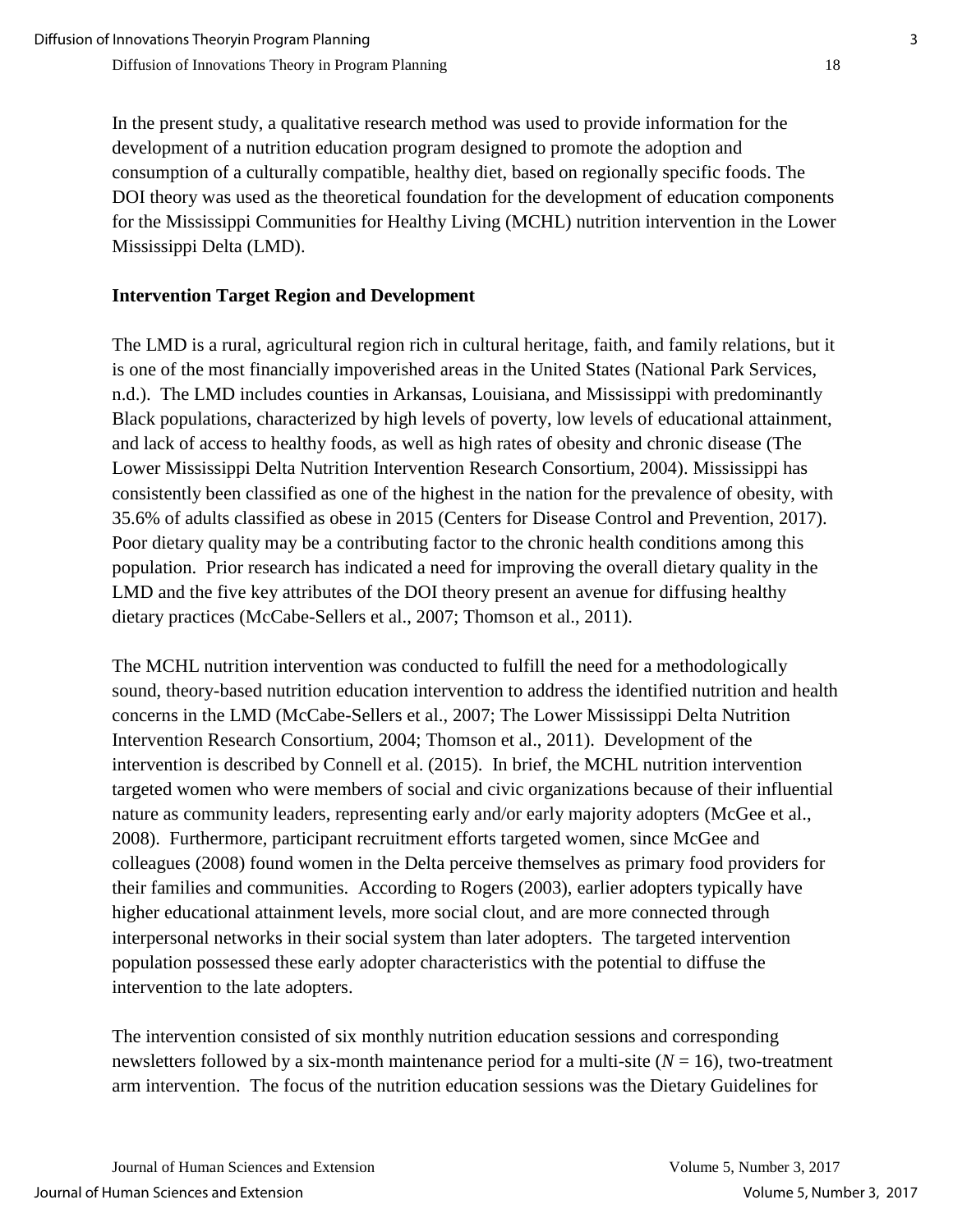Americans (DGA); each nutrition education session addressed a specific recommendation (U.S. Department of Agriculture [USDA] & U.S. Department of Health and Human Services [USDHHS] 2010). The MCHL intervention was constructed using the RE-AIM model for intervention development and evaluation (Glasgow, Vogt, & Boles, 1999; Huye, Connell, Crook, Yadrick, & Zoellner, 2014) and the DOI theory for nutrition education program development (Rogers, 2003). The objectives of this research project were to (1) identify and define attributes that would promote the adoption and consumption of a healthy diet and (2) incorporate these attributes into a structure for nutrition education sessions. This manuscript describes the resulting themes of the formative research that were used to provide information for the design of nutrition education sessions for the MCHL intervention. Research procedures were approved by the University of Southern Mississippi Institutional Review Board, and accordingly, all participants were provided written informed consent before proceeding with study methods.

#### **Methods**

## **Research Design and Procedures**

Utilizing methodology recommended by Rogers (2003), potential early and early majority adopters of a healthy diet were invited to focus groups to identify healthy diet attributes. Purposive and snowball sampling methods (Patton, 2002) were used to recruit community members to participate in focus group sessions based on their relationships with the LMD communities and the earlier adopter characteristics (Rogers, 2003). An expert panel of registered dietitians was selected based on their expertise in nutrition, health, wellness, research and educational experience in working with populations with characteristics similar to those in the LMD. The expert panel was recruited from the local South Mississippi dietetics association member list. The aim of the focus groups and expert panel was to identify characteristics of the DGA that could potentially influence the adoption and implementation of the DGA recommendations as part of a healthy eating pattern among individuals participating in a nutrition education program. Semi-structured discussions were moderated by two researchers trained in qualitative interviewing methods. Participants received a handout listing the current DGA, with notation that the DGA reflected a healthy diet, and a handout listing Rogers' five key attributes and the corresponding definitions. Participants were asked to review the DGA handout and consider characteristics of the DGA recommendations that would encourage incorporation of one or more of the recommendations into their diets. For each of Rogers' five key attributes, the facilitator asked how these attributes could apply to a healthy diet. For example, for the relative advantage attribute, interviewers asked participants, "*How is the adoption of the DGA better than someone's current eating patterns"* (Table 1). Focus group and expert panel discussions lasted no longer than one hour and were audio-recorded and transcribed verbatim.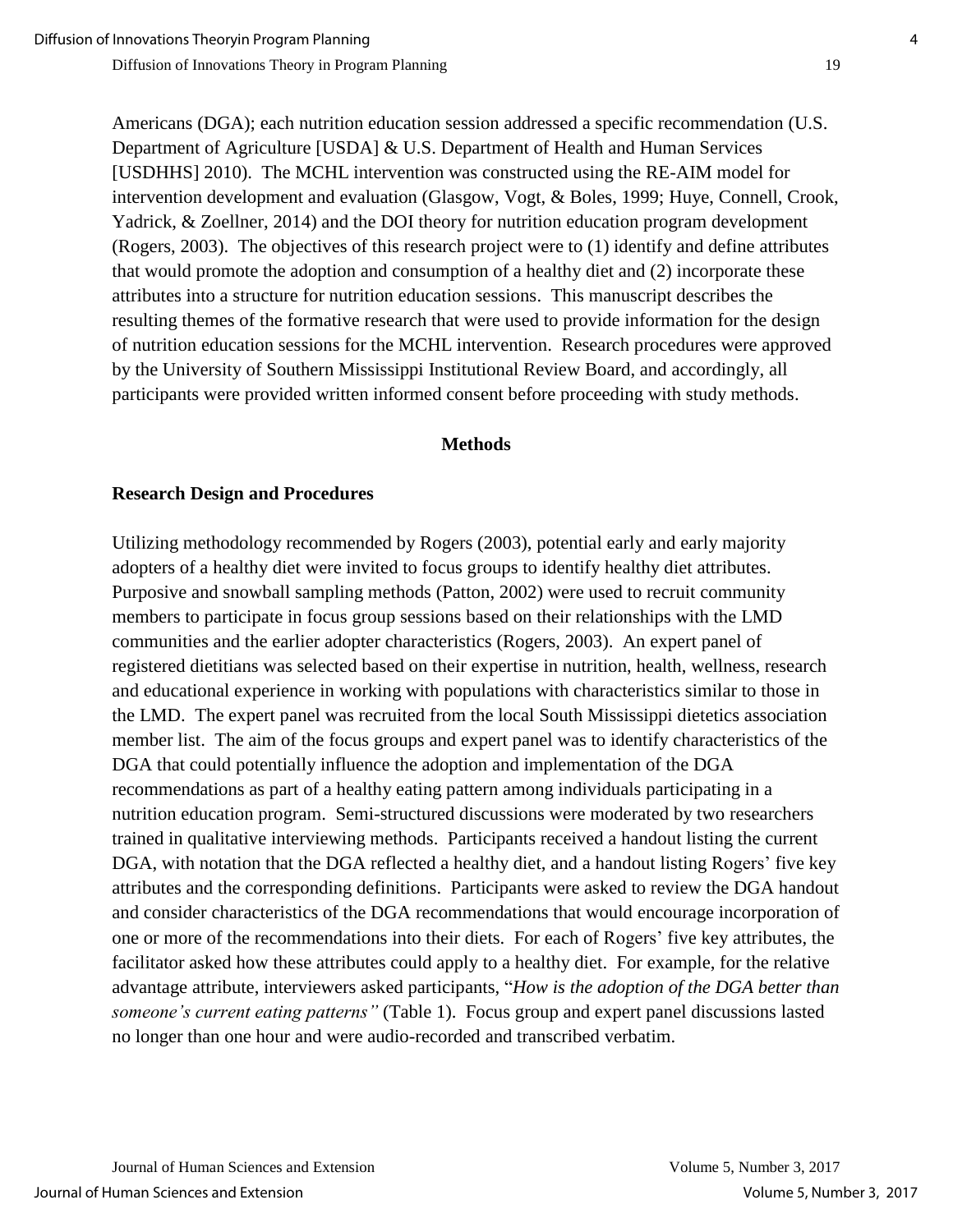| <b>Attribute</b>   | <b>Original Definition</b> <sup>a</sup>                                                                   | <b>Example Questions and Concepts</b>                                                                                                                                                                                                                                                                                                                                                                            |
|--------------------|-----------------------------------------------------------------------------------------------------------|------------------------------------------------------------------------------------------------------------------------------------------------------------------------------------------------------------------------------------------------------------------------------------------------------------------------------------------------------------------------------------------------------------------|
|                    |                                                                                                           | <b>Addressed</b>                                                                                                                                                                                                                                                                                                                                                                                                 |
| Relative Advantage | Degree to which innovation is<br>better than previous idea, practice,<br>object                           | What are the benefits of the DGA?<br>Do the benefits outweigh the cons?<br>How is the adoption of the DGA better<br>than someone's current eating patterns?<br>What are some advantages of this diet [the<br>DGA] versus other diets (e.g., high protein,<br>low carbohydrate)                                                                                                                                   |
| Compatibility      | Degree to which innovation is<br>perceived as being consistent with<br>current values, experiences, needs | What are some characteristics that make<br>the DGA compatible with various cultures?<br>How can the DGA fit in with your<br>lifestyle?<br>Are the DGA consistent with your values,<br>experiences, needs?                                                                                                                                                                                                        |
| (Low) Complexity   | Degree to which innovation is<br>perceived as difficult to understand<br>and use                          | What are some characteristics that make<br>this diet easy to incorporate into someone's<br>daily eating patterns?<br>Would you need to incorporate all aspects<br>of the DGA to reap the benefits?                                                                                                                                                                                                               |
| Trialability       | Degree to which an innovation can<br>be experimented with on a limited<br>basis                           | What are some ideas that would encourage<br>someone to try incorporating the DGA into<br>their daily eating patterns?                                                                                                                                                                                                                                                                                            |
| Observability      | Degree to which the results of an<br>innovation are visible to others or<br>can be easily communicated    | How might someone communicate to<br>others the advantages and/or positive<br>consequences of incorporating the DGA<br>into one's daily eating patterns?<br>What might be some consequences of<br>incorporating the DGA into one's daily<br>eating patterns?<br>What might be some consequences of not<br>incorporating the DGA into one's daily<br>eating patterns?<br>Can the results of using the DGA be seen? |

*Table 1. Relative Advantage, Compatibility, Complexity, Trialability, and Observability Attributes, Original Definitions, and Corresponding Nutrition Education Session Planning Questions and Concepts for Focus Groups and Expert Panel Discussions*

 ${}^{\text{a}}$ Rogers (2003)

## **Data Analysis**

After the focus group and expert panel discussions were transcribed, a deductive content analysis strategy (Catanzaro, 1988) was used to code the data using a categorization framework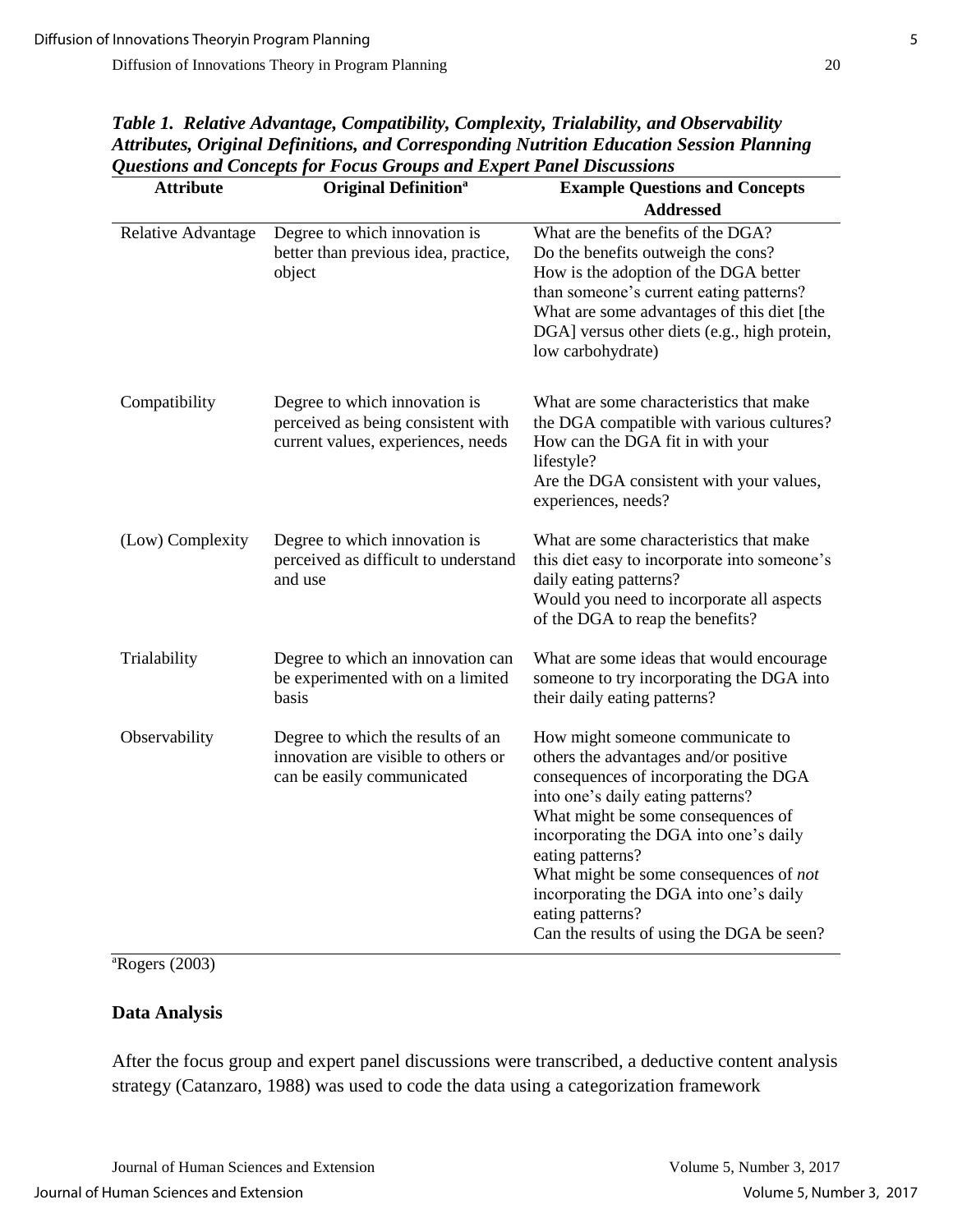representing relative advantage, compatibility, complexity, trialability, and observability of the DGA. Attributes were emphasized during focus groups and with the expert panel to determine if their original definition could be applied to a healthy diet. An inductive approach was used to generate themes that emerged from the data (Elo & Kyngäs, 2008; Patton, 2002). Two researchers individually coded the raw data from each focus group and expert panel discussion using a question-by-question, open coding technique. The data were segmented, labeled with a unit code, and assigned to the appropriate attribute category. An abstraction process (Figure 1) was used to name the unit codes using words that described the content or theme according to the patterns in the data (Burnard, 1996; Polit & Beck, 2004). Themes were cross-checked and confirmed collaboratively by the researchers, and a peer debriefing strategy was implemented with a research staff member from the LMD (Lincoln & Guba, 1985). Using the themes that emerged from the focus group and expert panel discussions, definitions were established for the five key attributes relative to a healthy diet. A *member checking* strategy was employed to verify interpretation of the attribute definitions and to reach consensus (Johnson, 1997). Member checking ensured the researchers accurately understood and represented what the participants said about study subject matter. The member checking procedure began by randomly selecting approximately 25% of the participants from each focus group  $(n = 4)$  and the expert panel  $(n = 1)$ 2); these participants were provided with a form and asked to indicate their agreement (yes or no) with the created attribute definitions. Member checking participants were also asked to make recommendations for definition revision if they perceived the current statement was not accurate.



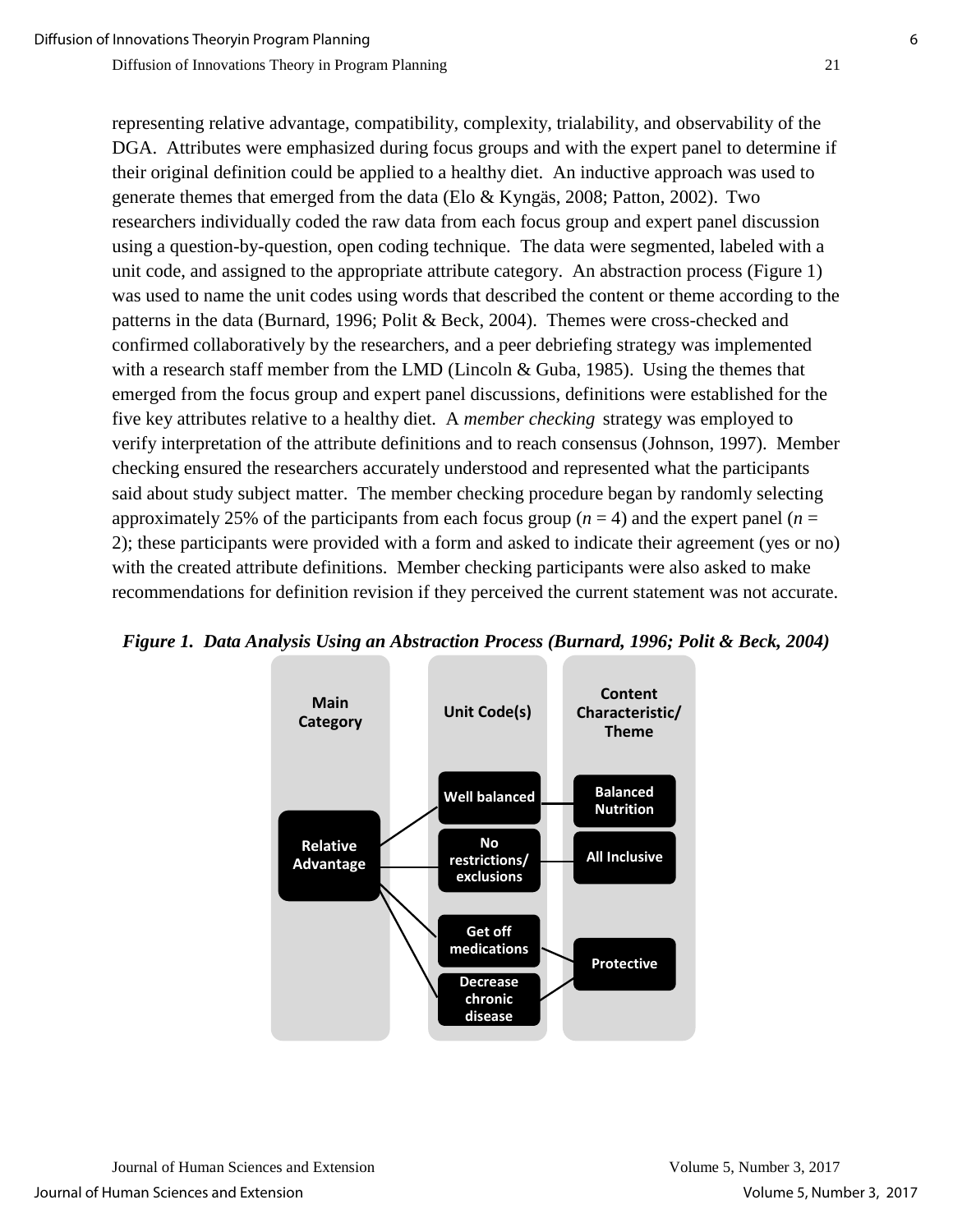#### **Results**

The two community focus groups  $(n = 13)$  included professional women belonging to social and civic organizations (e.g., sorority chapter or church group). The expert panel was composed of six dietitians representing areas of practice such as clinical, outpatient, bariatric, and education. Most participants in the focus groups and expert panel  $(n = 11)$  were between the ages of 26 and 40 years, with a college or graduate/professional degree  $(n = 17)$  (Table 2). Findings were similar between expert and community participants, with the exception of language differences. Members of the expert panel used more technical terms than the focus group participants. Therefore, results were combined for both focus groups and the expert panel, and themes are reported according to the categorization framework representing Rogers' key attributes.

| Characteristic                                                                               | <b>Number of Participants</b> |                |
|----------------------------------------------------------------------------------------------|-------------------------------|----------------|
| Gender                                                                                       | Community                     | Expert         |
| Female                                                                                       | 13                            | 6              |
| Age range                                                                                    |                               |                |
| $21 - 25$                                                                                    | 1                             | 1              |
| $26 - 30$                                                                                    | 5                             | 3              |
| $31 - 40$                                                                                    | 1                             | $\overline{2}$ |
| $41 - 50$                                                                                    | 4                             |                |
| 51-60                                                                                        | $\overline{2}$                |                |
| Ethnicity                                                                                    |                               |                |
| <b>Black or African American</b>                                                             | 7                             |                |
| White                                                                                        | 6                             | 6              |
| <b>Education</b> attainment                                                                  |                               |                |
| Some College                                                                                 | 1                             |                |
| <b>College Degree</b>                                                                        | 8                             |                |
| Some graduate or professional school                                                         | 1                             |                |
| Graduate or professional degree                                                              | 3                             | 6              |
| Member of social or civic club participating in community outreach<br>(check all that apply) |                               |                |
| Church group                                                                                 | 3                             | $\overline{2}$ |
| Sorority                                                                                     | 6                             | 1              |
| Group or club associated with job                                                            | $\overline{2}$                | $\overline{2}$ |
| Other not specified                                                                          | $\overline{2}$                |                |

*Table 2. Characteristics of Community Focus Group and Expert Panel Participants (N = 19)*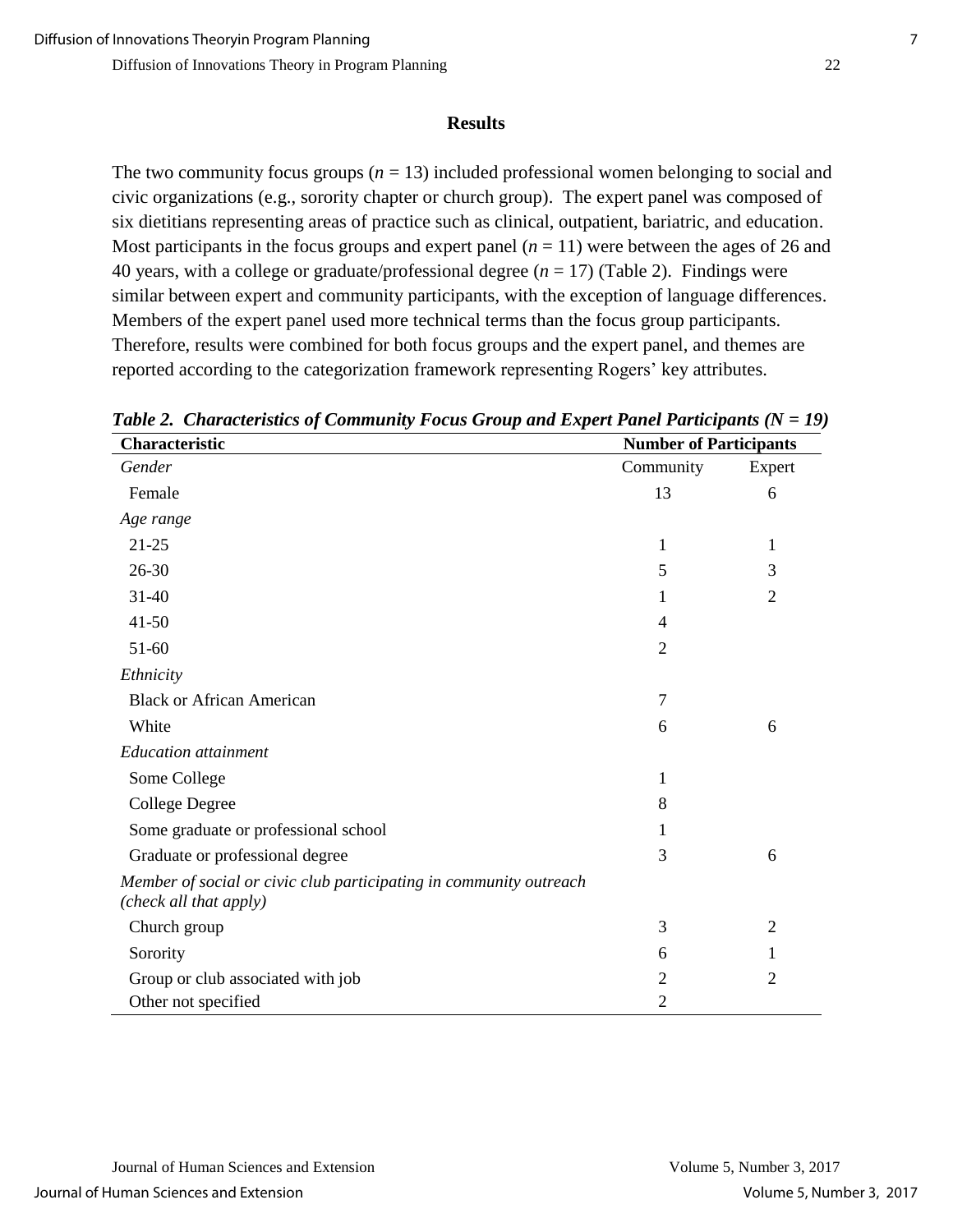## **Relative Advantage**

Participants perceived the relative advantage of the DGA as well-balanced nutrition in which no food groups are excluded. According to participants, the DGA provide "balanced nutrition," and is "all-inclusive" and "protective." Many participants expressed that, if adopted, the DGA would increase energy levels and improve mood and overall well-being. One woman said, *"It* [the DGA] *includes a full scope of what the human body needs to function the way it is designed, whereas other diets take away without adding something. It* [the DGA] *is just the perfect balance of what the body needs."* Pertaining to all-inclusive, another participant stated, "*It* [the DGA] *doesn't prohibit anything, I mean it just speaks to re-shifting your portion sizes around."*

Participants remarked about the protective effects of a healthy diet and the prevention or management of chronic disease as being relative advantages. Several women stated that individuals could also stop taking medications. One woman said, *"If you have diabetes, controlling blood sugar and getting off medication is an advantage."* When asked what the consequences of not incorporating DGA recommendations were, participants overtly said, *"death," "obesity,"* and "*increased risk of disease."* Comments related to the advantages of the DGA when compared to other diets indicated that the participants recognized that the DGA recommendations do not require the purchase of pre-packaged or mail-order foods and that no foods are prohibited.

## **Compatibility**

When participants were asked what characteristics of the DGA were compatible with different lifestyles, cultures, and food preferences, participants considered the "adaptability" of the DGA. Participants discussed how the DGA could be adapted to any culture, including vegetarian, Latino, and southern cultures. For example, one woman commented, *"There are a lot of catfish farms in the Delta,"* acknowledging the southern culture in the LMD and that the consumption of catfish would make the DGA recommendation of lean protein compatible in this population. Another stated, "*It* [the DGA] *seems more multicultural as a plan than what I think of the American diet . . . it doesn't focus on processed foods, it focuses on whole foods."* 

## **(Low) Complexity**

Regarding the complexity of incorporating the DGA into one's diet, participants believed the guidelines were straightforward and thus "simple to follow." The women remarked on knowing how to identify serving sizes and ranges of servings (e.g., 2 to 3 cups). One participant stated, "*Measurements are recognizable by individuals; they know what a cup is."* Others noted the popularity and availability of pre-portioned or single-serving items that enhance the ease of consuming a healthy diet. Participants agreed that the key to healthy eating was to make it easy.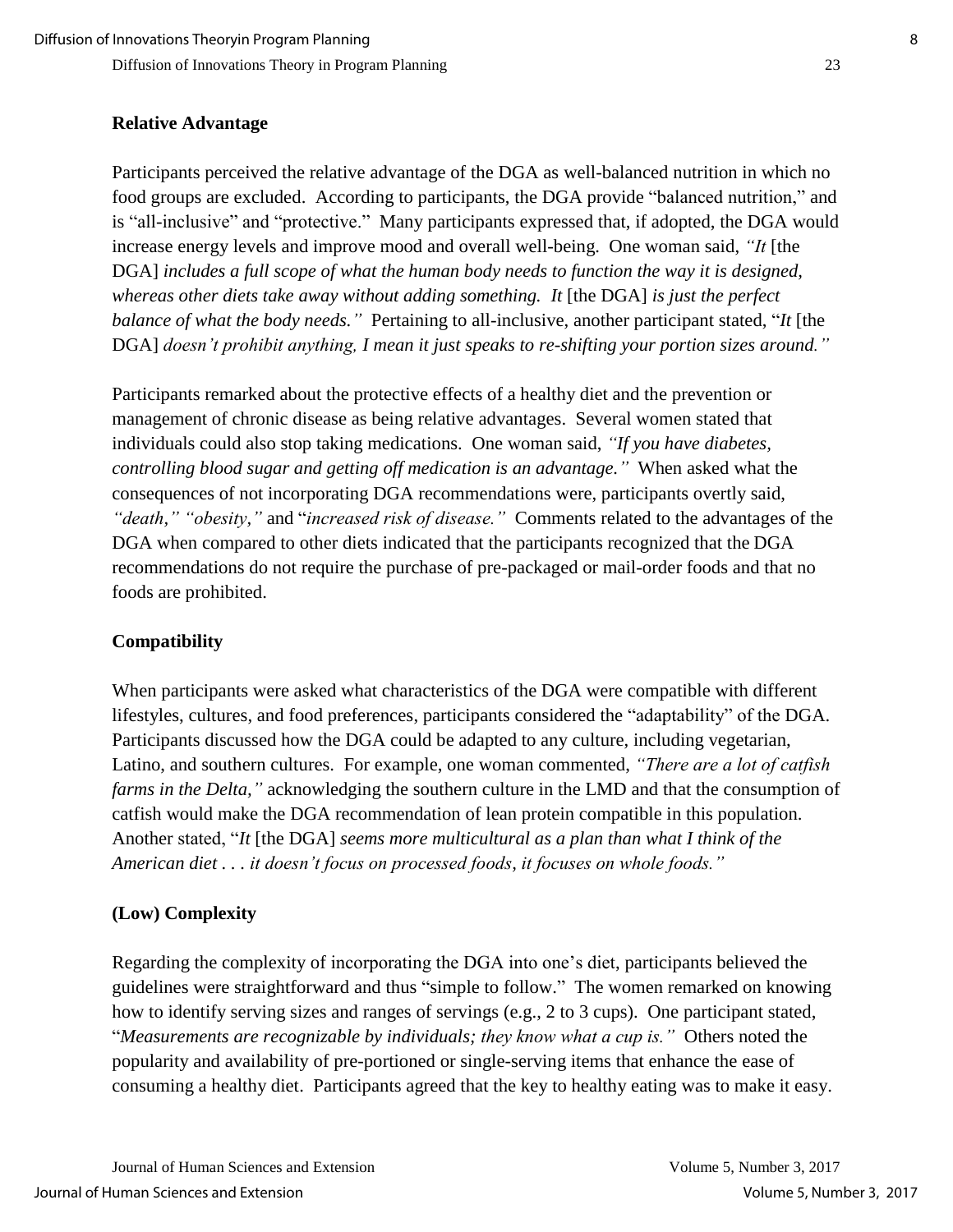One participant stated, *"If the diet is easy, people will be more likely to do it."* However, the need for education regarding the various forms of food packaging (i.e., fresh, frozen, canned in water or syrup) was also expressed, as one stated, "*The key is knowledge. If you don't know they*  [manufacturers] *make fruit packed in water, they* [consumers] *are going to pick up what they normally buy,"* while another affirmed*, "They need to have programs to teach them* [potential adopters] *what is available*."

Participants also considered the DGA as "convenient and portable." As the women in these groups were working professionals with active social networks, the number of convenience items available today was an important factor in being able to eat healthy for today's "on-the-go" lifestyle. Comments included, *"There are so many on-the-go products, like 100-calorie snack packs that are accessible to modern living, acceptable for on-the-go women,"* and *"There are more healthy convenience foods available for those that are too busy . . . like juice, fruit cups, instant rice and oatmeal."* There were also numerous comments about the portability of fruits and vegetables, as one participant stated, *"People think it is too hard if they are busy. They need to realize it is just as easy to grab a bag of grapes versus a bag of chips."* However, some of the women expressed the need for education related to fresh fruits and vegetables when discussing convenience items. Although whole fruits and vegetables were considered portable, participants discussed the limited shelf-life of fresh fruits and vegetables and resulting waste. To overcome this potential barrier to low complexity of healthy eating, participants suggested education related to using frozen fruits and vegetables, as well as the variety of healthy convenience foods on the market. Another recommendation was teaching meal planning skills, as one participant stated, *"All of this* [eating healthy] *will take meal planning skills to accomplish . . . teach them*  [potential adopters] *how to prep on weekends."*

## **Trialability**

Participants believed DGA recommendations could be implemented one at a time to facilitate "gradual change." As one participant said, *"Take the idea of gradual changes create drastic, positive results. Gradual, is one month at a time…a month of trying a new food. This month, do better with fruits."* When asked about ideas to promote trialability of the DGA, "taste tests" and food sampling were most frequently suggested. "*Taste testing, like they do on the 'Today' show or 'Morning Show'. You can do that at the church on a Saturday morning and get things they really enjoy*," one participant said. Other ideas to promote trialability of the DGA included food demonstrations, recipe swaps, and grocery store tours. With regard to the population in the LMD, participants mentioned social events in which trialability might be appropriate. For example, the women believed food demonstrations and taste-tests could be conducted at revivals, health fairs or any program with a social activity across the LMD, reflecting the social nature of this population.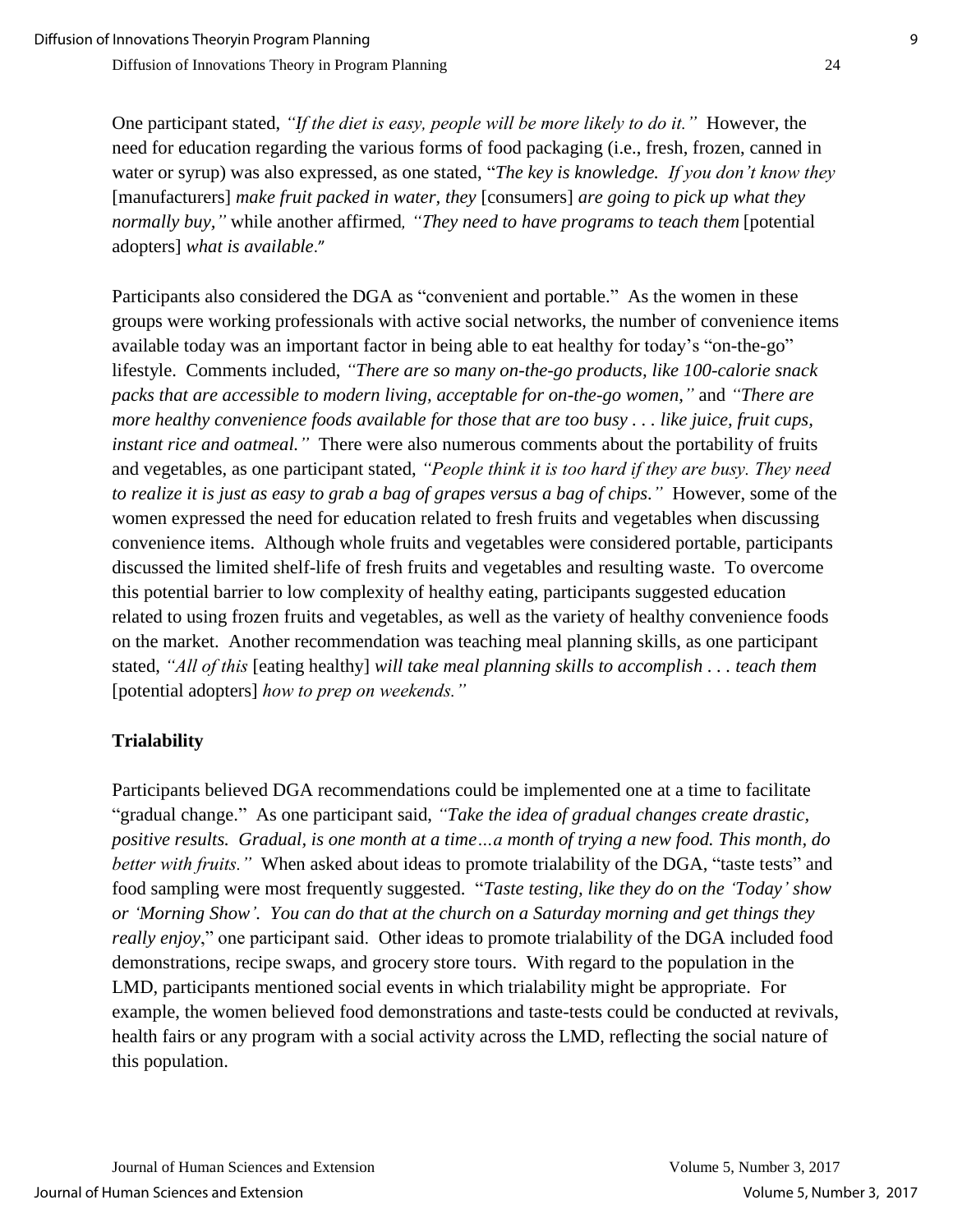#### **Observability**

Outward manifestations of healthy eating patterns (e.g., feeling better, reducing medications, decreasing risk of chronic disease, etc.) may not be immediately apparent. Therefore, the facilitator asked participants how positive outcomes of a healthy diet might be communicated. Participants expressed the need to be a personal example or role model in how to eat at work, what and how to order in restaurants, and what to buy at the grocery store, thus "modeling" that the DGA could demonstrate observability. One woman conveyed modeling in this way, *"You give somebody something to look at and then you are embodying it yourself; so, you are living, walking, breathing benefits of a healthy diet."* One recommendation to promote observability of healthy eating was to promote healthy eating events at churches such as a *"healthy potluck dinner*" and provide participants with the recipes used. Participants also expressed that if results could not be seen immediately, verbal communication would be necessary, as one suggested, "*The people who are leading the* [education] *session need to be role models and talking about what they did to achieve their goals . . . testimonials . . . seeing is believing."*

#### **Additional Findings**

Although not specific to one particular attribute, participants thought of the DGA as "generational." The women expressed a desire for lifestyle changes to start in the family so that healthy dietary behaviors become culturally ingrained and passed on to future generations. As one participant said, *"The dietary guidelines become incorporated into the family and become a behavior*; [the DGA] *become generational."* Other examples of the generational finding included comments like, *"It* [the DGA] *becomes a trend of healthier eating, like generational."* When asked about why it was important to incorporate DGA recommendations into daily eating patterns, one participant said, *"We have to change the generational trends; we've got to start somewhere."* Another expressed concern for the future generation of children, *"If all you cook is chicken nuggets and French fries, that's all they* [the children] *are going to eat."* It was evident from participant responses that the passing on of healthy eating behaviors to future generations was a motivational factor in adopting a healthy diet in the present to prevent onset of illness in the future.

#### **Use of Attributes and Findings to Develop Nutrition Education Sessions**

Findings from the focus groups and expert panel discussions were used to operationalize the five attributes relative to a healthy diet (i.e., the DGA) for the MCHL nutrition intervention. Member-check participants ( $N = 6$ ) agreed that the definitions were reflective of the discussion with minor revisions suggested. Themes arising from the data for each attribute were then used to develop components of the MCHL nutrition education sessions. Education components and corresponding DOI attribute definitions and pertinent themes are shown in Table 3.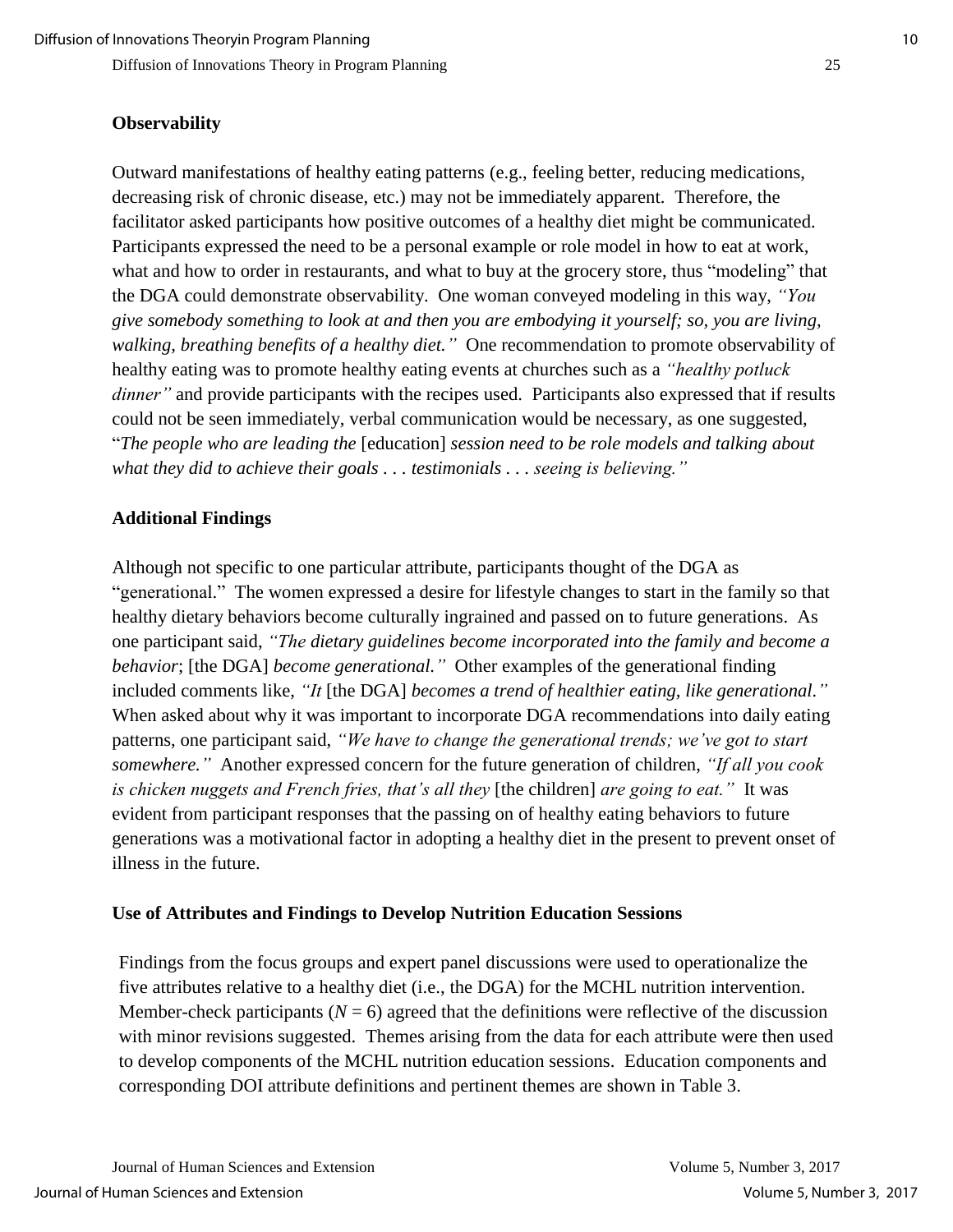| <b>Attribute</b>       | еписанон эезмон Сотронениз<br><b>Major Data Themes</b>   | <b>New Attribute Definition</b>                                                                                                                                                         | <b>Education Session Component</b>                                                                                                                                                               |
|------------------------|----------------------------------------------------------|-----------------------------------------------------------------------------------------------------------------------------------------------------------------------------------------|--------------------------------------------------------------------------------------------------------------------------------------------------------------------------------------------------|
| Relative<br>Advantage  | <b>Balanced Nutrition</b><br>All-inclusive<br>Protective | The degree to which<br>implementing components<br>of a healthy diet is better<br>than previous eating<br>patterns, increasing one's<br>overall well-being.                              | Relationship between diet and<br>chronic diseases and consequences<br>of a healthy diet were emphasized<br>during the Introduction, Lesson,<br>and Summary of Main Points<br>segments.           |
|                        |                                                          |                                                                                                                                                                                         | Focus on how a healthy diet is<br>better than previous eating<br>behaviors was also highlighted<br>during the Lesson and Share Your<br>Story segments.                                           |
| Compatibility          | Adaptability                                             | The degree to which<br>components of a healthy<br>diet are adaptable to one's<br>dietary needs and/or<br>cultural food preferences.                                                     | Culturally-appropriate foods were<br>incorporated into the <i>Interactive</i><br>Food Demo. At the end of the<br>program, participants modified<br>family recipes for a potluck<br>celebration.  |
|                        |                                                          |                                                                                                                                                                                         | A Home Challenge was given at<br>the end of every session to<br>encourage modeling healthy<br>behaviors for family and friends.                                                                  |
| (Low)<br>Complexity    | Simple to Follow<br>Convenient and<br>Portable           | The degree to which<br>components of a healthy<br>diet are easy to incorporate<br>into one's diet and are<br>convenient and readily<br>available for today's "on-<br>the-go" lifestyle. | The Interactive Food Demos<br>exhibited minimal preparation<br>and ingredients.                                                                                                                  |
|                        |                                                          |                                                                                                                                                                                         | Ease of meeting DGA<br>recommendations using various<br>snack and meal planning methods<br>was emphasized during the<br>Lesson and Summary of Main<br>Points segments.                           |
| Observability Modeling |                                                          | The degree to which<br>components of a healthy<br>diet and positive outcomes<br>can be modeled or shared.                                                                               | A Share Your Story segment gave<br>participants an opportunity to<br>discuss changes made in their diet<br>as well as positive outcomes.                                                         |
| Additional<br>Findings | Generational                                             |                                                                                                                                                                                         | Discussion of important reasons<br>to change dietary patterns<br>occurred in the Lesson segment.                                                                                                 |
|                        |                                                          |                                                                                                                                                                                         | Participants were encouraged to<br>share recipes with family and<br>friends during the <i>Home</i><br>Challenge given at the end of the<br>session during the Summary of<br>Main Points segment. |

*Table 3. Key Attributes, Data Themes, New Attribute Definitions, and Application to Education Session Components*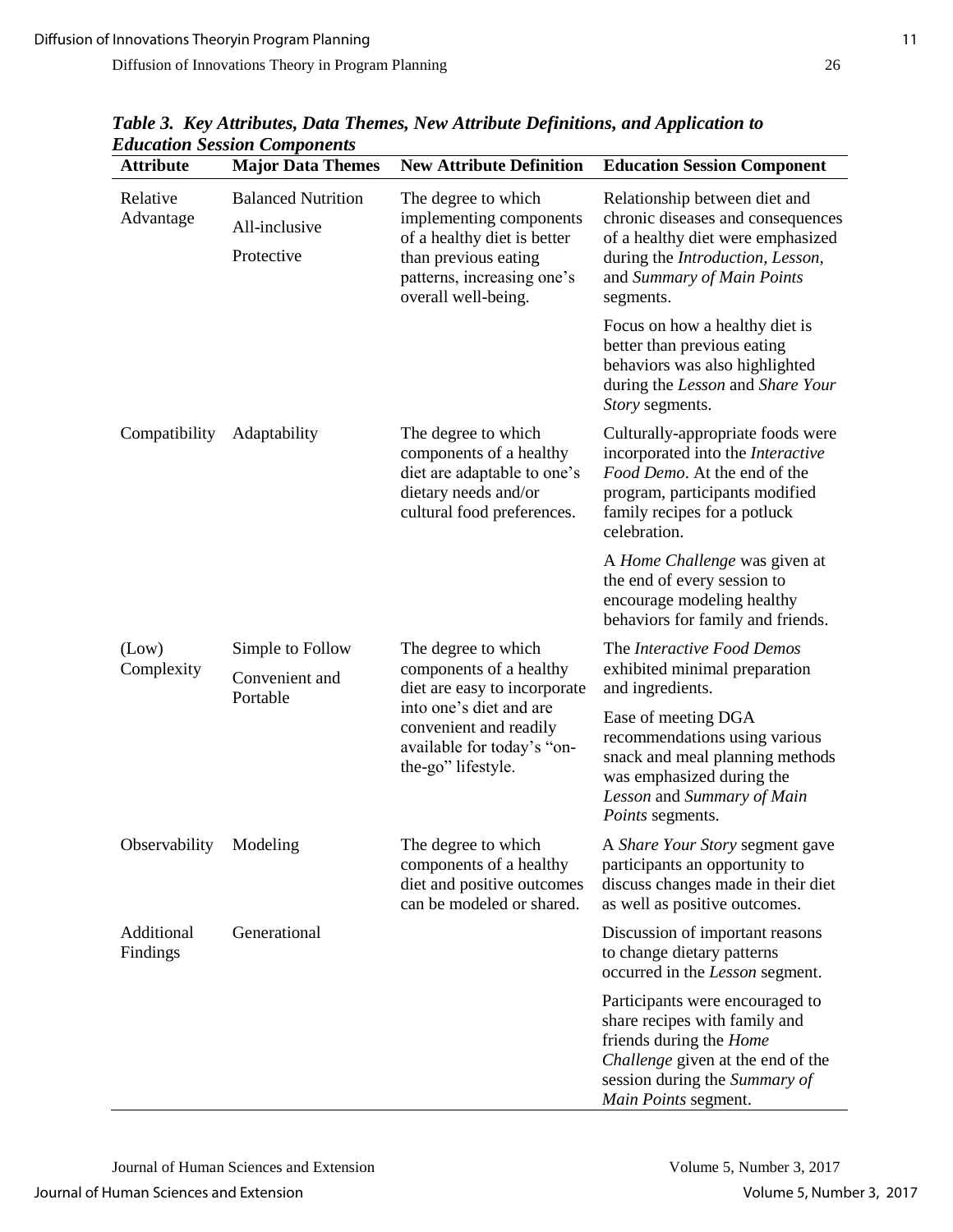A total of 12 education sessions (six sessions per treatment arm) were developed that included seven segments each. An example of a session lesson plan with corresponding DOI attributes and activities are shown in the Figure 2.

*Figure 2. Lesson Plan of One Education Session Including Lesson Segments, Talking Points, and Activities*

| Topic: Lean Protein                                                                                                                                                                                                                                                                                                  |                                                                                                                                                                                                                                                                                                                                                 |                                                                           |  |  |  |
|----------------------------------------------------------------------------------------------------------------------------------------------------------------------------------------------------------------------------------------------------------------------------------------------------------------------|-------------------------------------------------------------------------------------------------------------------------------------------------------------------------------------------------------------------------------------------------------------------------------------------------------------------------------------------------|---------------------------------------------------------------------------|--|--|--|
| Lesson title: Lean Protein for a Lean Me                                                                                                                                                                                                                                                                             |                                                                                                                                                                                                                                                                                                                                                 |                                                                           |  |  |  |
| Goal: Introduce ways to incorporate more lean protein sources into the everyday diet.                                                                                                                                                                                                                                |                                                                                                                                                                                                                                                                                                                                                 |                                                                           |  |  |  |
| Objectives: After session, participant will be able to:<br>1) List at least one benefit of eating lean protein.<br>Identify at least one lean protein food.<br>2)<br>3) Identify recommended number of lean proteins servings/day.<br>Prepare a recipe featuring a lean protein.<br>4)<br>Time allotted: 1-1.5 hours |                                                                                                                                                                                                                                                                                                                                                 |                                                                           |  |  |  |
| <b>Content and sequence:</b>                                                                                                                                                                                                                                                                                         | <b>Talking Points/Description of Activity</b>                                                                                                                                                                                                                                                                                                   | <b>Target</b><br><b>Attributes</b>                                        |  |  |  |
| • Welcome to session and topic<br>intro (5-10 minutes)                                                                                                                                                                                                                                                               | • Welcome participants to the session,<br>introduce topic, and review objectives (listed<br>above).                                                                                                                                                                                                                                             |                                                                           |  |  |  |
| • Share Your Story (5-10)<br>minutes)                                                                                                                                                                                                                                                                                | • What are some of your favorite bean dishes?<br>• Describe a time when you prepared a lean<br>meat, fish or bean dish for yourself and/or<br>family.<br>• What do you find challenging about eating<br>lean meats or beans?                                                                                                                    | • Observability                                                           |  |  |  |
| • Lesson. Benefits of eating lean<br>meats; recommended servings;<br>discuss substituting lean protein<br>in place of high fat protein<br>foods. (10 minutes)                                                                                                                                                        | • Ask participant to name reasons for eating<br>lean meats.<br>• Discuss the different types of lean protein<br>sources.<br>• Indicate the recommended number of ounces<br>of lean protein for each person's gender and<br>age.<br>• Discuss ways to reduce the fat in protein<br>sources and prepared dishes (i.e., skim the<br>top of stews). | • Relative<br>Advantage<br>$\bullet$ Low<br>Complexity<br>• Compatibility |  |  |  |
| • Interactive Food Demo and<br><b>Tasting "Oven Baked</b><br>Catfish" (10-20 minutes)                                                                                                                                                                                                                                | • Ask for a volunteer to help instructor prepare<br>Oven Baked Catfish recipe. During<br>demonstration, discuss types of protein<br>sources and preparation methods.<br>• Allow participants to taste the catfish.                                                                                                                              | • Trialability<br>• Compatibility<br>$\bullet$ Low<br>Complexity          |  |  |  |
| • Tasting Discussion. Identify<br>protein sources and recipe<br>modifications (5 minutes)                                                                                                                                                                                                                            | • Ask participants to identify ways they could<br>prepare their favorite catfish recipe and how<br>they can incorporate other lean proteins into<br>their diet.                                                                                                                                                                                 | $\bullet$ Low<br>Complexity<br>• Compatibility                            |  |  |  |
| $\bullet$ Q&A (5 minutes)                                                                                                                                                                                                                                                                                            |                                                                                                                                                                                                                                                                                                                                                 |                                                                           |  |  |  |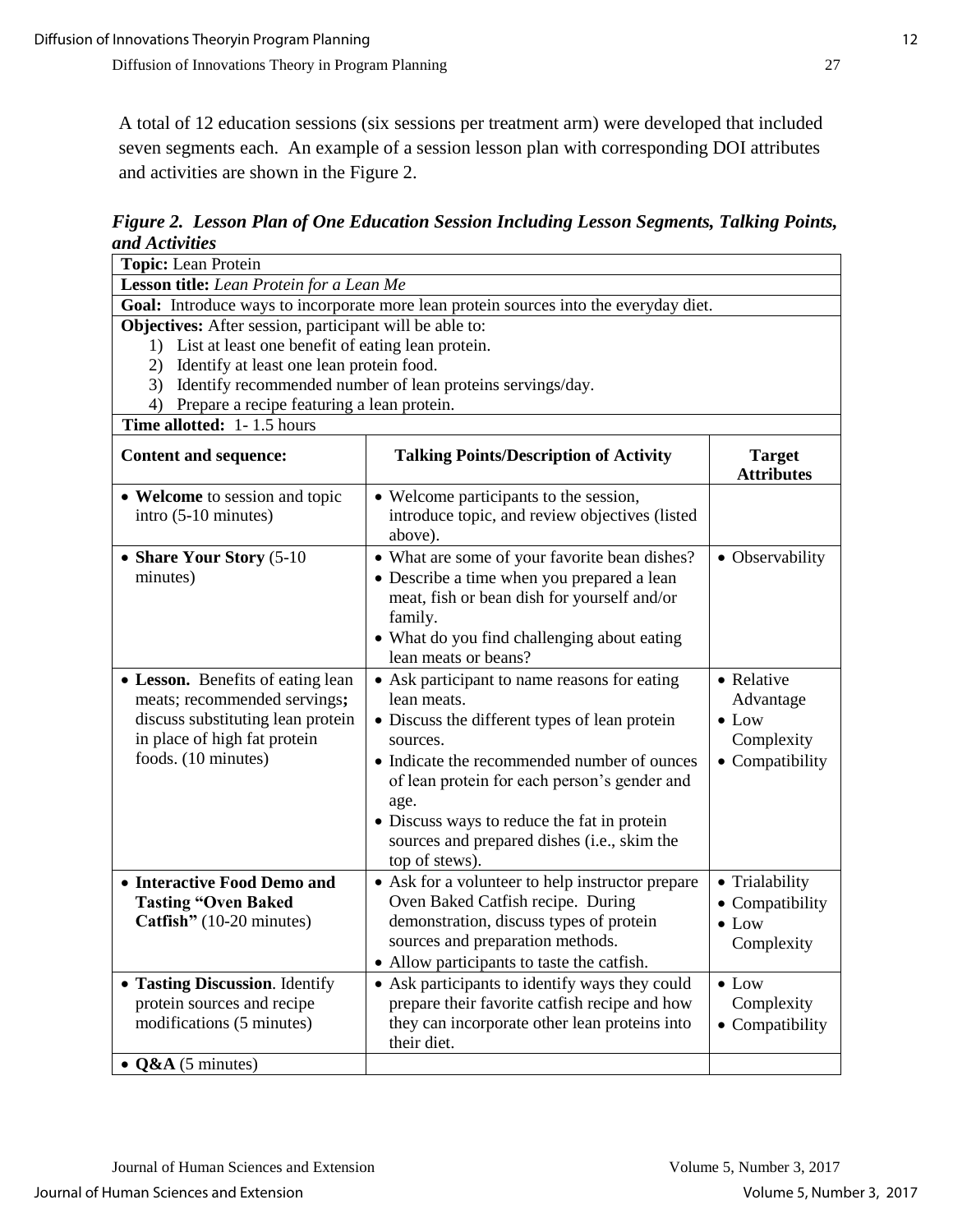| • Summary of Main Points.<br>Home Challenge, Meal<br>Planning Tip, & Monthly Goal<br>$(5-10 \text{ minutes})$ | • Summarize the importance of eating lean<br>proteins, sources of lean proteins, and<br>preparation methods.<br>• Encourage participants to try the recipes<br>provided in the session and in the upcoming<br>newsletter and share with friends and family<br>• Provide a tip for meal planning<br>• Encourage participants to set a goal for the<br>month | • Relative<br>Advantage<br>$\bullet$ Low<br>Complexity<br>• Compatibility<br>• Trialability<br>• Generational |  |  |
|---------------------------------------------------------------------------------------------------------------|------------------------------------------------------------------------------------------------------------------------------------------------------------------------------------------------------------------------------------------------------------------------------------------------------------------------------------------------------------|---------------------------------------------------------------------------------------------------------------|--|--|
| • Giveaways and Evaluation (5-                                                                                | • MCHL logo spatula and door prizes                                                                                                                                                                                                                                                                                                                        |                                                                                                               |  |  |
|                                                                                                               |                                                                                                                                                                                                                                                                                                                                                            |                                                                                                               |  |  |
| 10 minutes)                                                                                                   |                                                                                                                                                                                                                                                                                                                                                            |                                                                                                               |  |  |
| Notes: Promote lean proteins in place of high fat proteins; trimming away and reducing the fat in meats       |                                                                                                                                                                                                                                                                                                                                                            |                                                                                                               |  |  |
| and recipes; preparing meals with beans; and ordering lean protein items at restaurants.                      |                                                                                                                                                                                                                                                                                                                                                            |                                                                                                               |  |  |

## **Discussion**

Qualitative methods informed development of theory-based nutrition education sessions. The community focus groups and expert panel were used to identify and define attributes of the DGA. This formative phase assisted researchers in understanding how the DGAs are perceived in terms of DOI attributes and how those attributes might be operationalized to promote dietary behavior change and ultimately diffused to the greater community. Knowing important factors that influence the adoption and consumption of a healthy diet can provide a useful framework for developing targeted nutrition education programs or consumer messages. According to Rogers (2003), positioning an innovation using relative advantage, compatibility, low complexity, trialability, and observability increases the rate of innovation adoption. While the DGAs are not new or innovative, promoting them as a *healthy diet innovation* (i.e., a dietary pattern better than the previous dietary pattern) may be a suitable approach to promote healthy eating patterns.

While there was no known literature available related to DOI attributes used for developing nutrition education session components at the time of this study, prior research in nutrition education and nutrition interventions often indicate factors that motivate, enhance or facilitate behavior change. Frequently, these factors mirror DOI attributes. For example, Eikenberry and Smith (2004) found *feeling good/better* and *maintaining health* were motivators to eating healthy, which correlate to the relative advantage DOI construct. Recent shifts in attitudes about nutrition have indicated diet and nutrition are of personal importance among consumers (Academy of Nutrition and Dietetics, 2013). In the present study, balanced nutrition and increased energy levels were cited as positive consequences of adopting a healthy diet and are consistent with relative advantages of the DGA compared with previous eating patterns. Furthermore, fruits and vegetables have been found to have a protective effect on some cancers (Riboli & Norat, 2003). Thus, it was not surprising that *protective* emerged as a theme within the relative advantage construct. Participant responses strongly reflected the consequences of *not* eating a healthy diet (i.e., as indicated in the DGA). Consistent with previous research in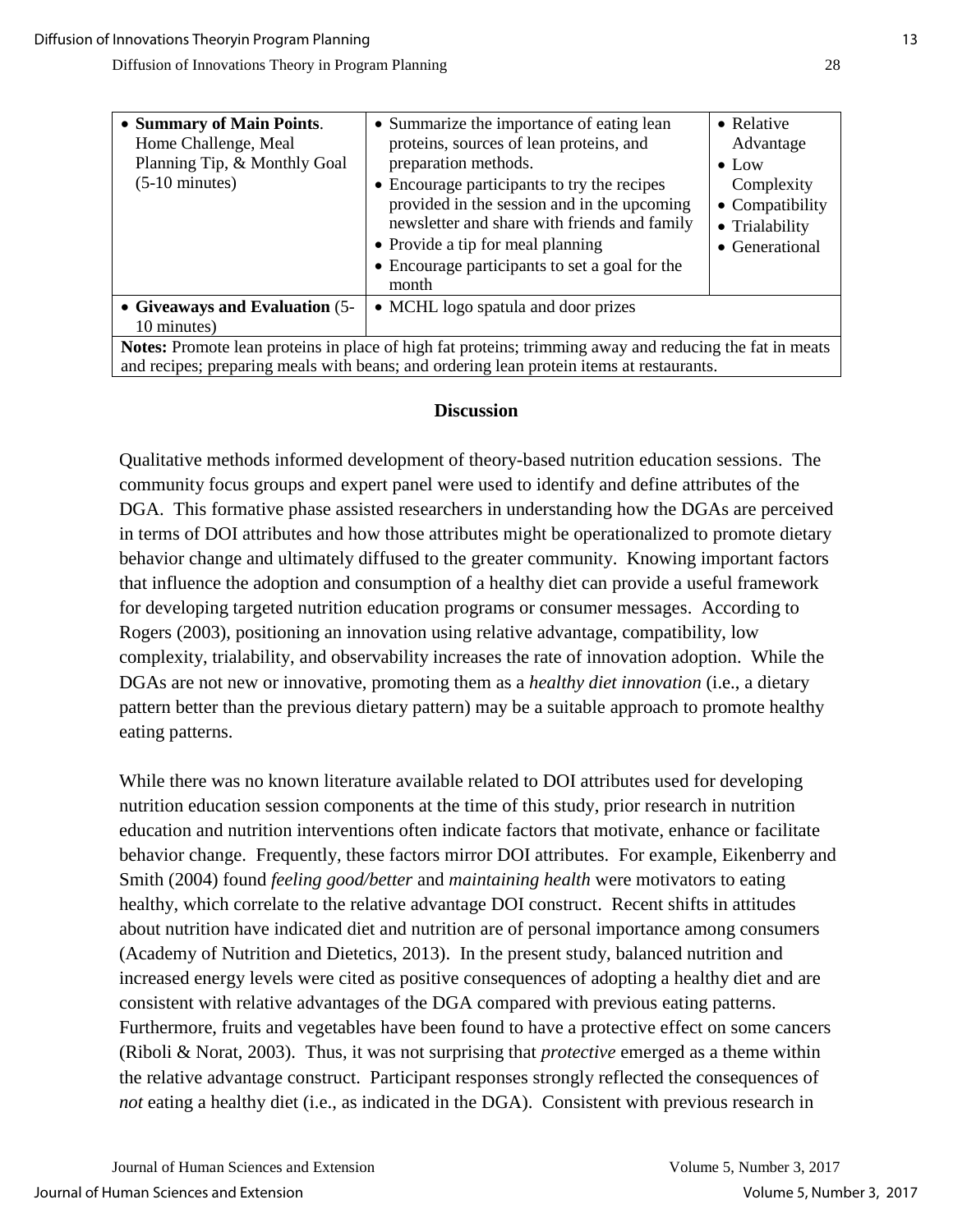the LMD, a perceived motivator of consuming a healthy diet was a desire to avoid adverse health conditions (McGee et al., 2008). Relative advantage of the DGA was incorporated into the MCHL nutrition education sessions by describing advantages of making the targeted dietary change at the introduction of each session. Likewise, relative advantage, in terms of positive consequences of the DGA, was conveyed during the Lesson and Share Your Story segments of the session when comparing a healthy diet to previous eating behaviors (Figure 2).

Cultural food practices can influence taste preference and shopping habits (Academy of Nutrition and Dietetics, 2013). Participants in the present study perceived that the DGA allowed for cultural and regional foods to be adapted to a healthy diet and thus, compatible with their culture. Consumers have reported wanting dietary guidelines that were consistent with their personal food preferences and lifestyles (King & Gibney, 1999; Welsh & Davis, 1992). Therefore, compatibility of the DGA was incorporated into the MCHL intervention. For example, adaptation of regional recipes (e.g., oven baked catfish) was used in the Interactive Food Demos and a Home Challenge at the end of every session to promote the use of modified regional recipes and healthier eating behaviors among family and friends (Figure 2).

Convenient and portable were related to the low complexity of the DGA in the present study. Participants frequently mentioned the availability of convenience food products that fit within the DGA and the ease of being able to portion foods to take on-the-go. Similarly, lack of time to prepare foods has been cited as a significant influence on food choices, as consumers reported purchasing items that require minimal preparation time (Food Marketing Institute, 2013). The low complexity construct was emphasized in the MCHL intervention by using easy and quick preparation methods during the Interactive Food Demos, including recipes that did not require cooking. Tips on meal planning and pre-portioning snacks to take when on-the-go were discussed during the Tasting Discussion and Summary of Main Points.

With regard to trialability of the DGA, dietary changes should be made in increments for gradual improvement, allowing for lifestyle changes that can be maintained over time (Sahyoun, Pratt, & Anderson, 2004; USDA & USDHHS, 2010). Participants in this formative research study considered implementing gradual changes easier and more conducive to permanent change. Participants stated the DGAs were simple enough to make gradual changes, reiterating the low complexity of a healthy diet innovation. Participants further commented that consuming a healthy diet should be a lifestyle change, as one participant remarked that the guidelines should be called "*lifestyle guidelines.*" In order to utilize trialability findings during MCHL, one DGA recommendation was incorporated into the Interactive Food Demo at each session in addition to taste-testing of a featured recipe associated with that specific recommendation.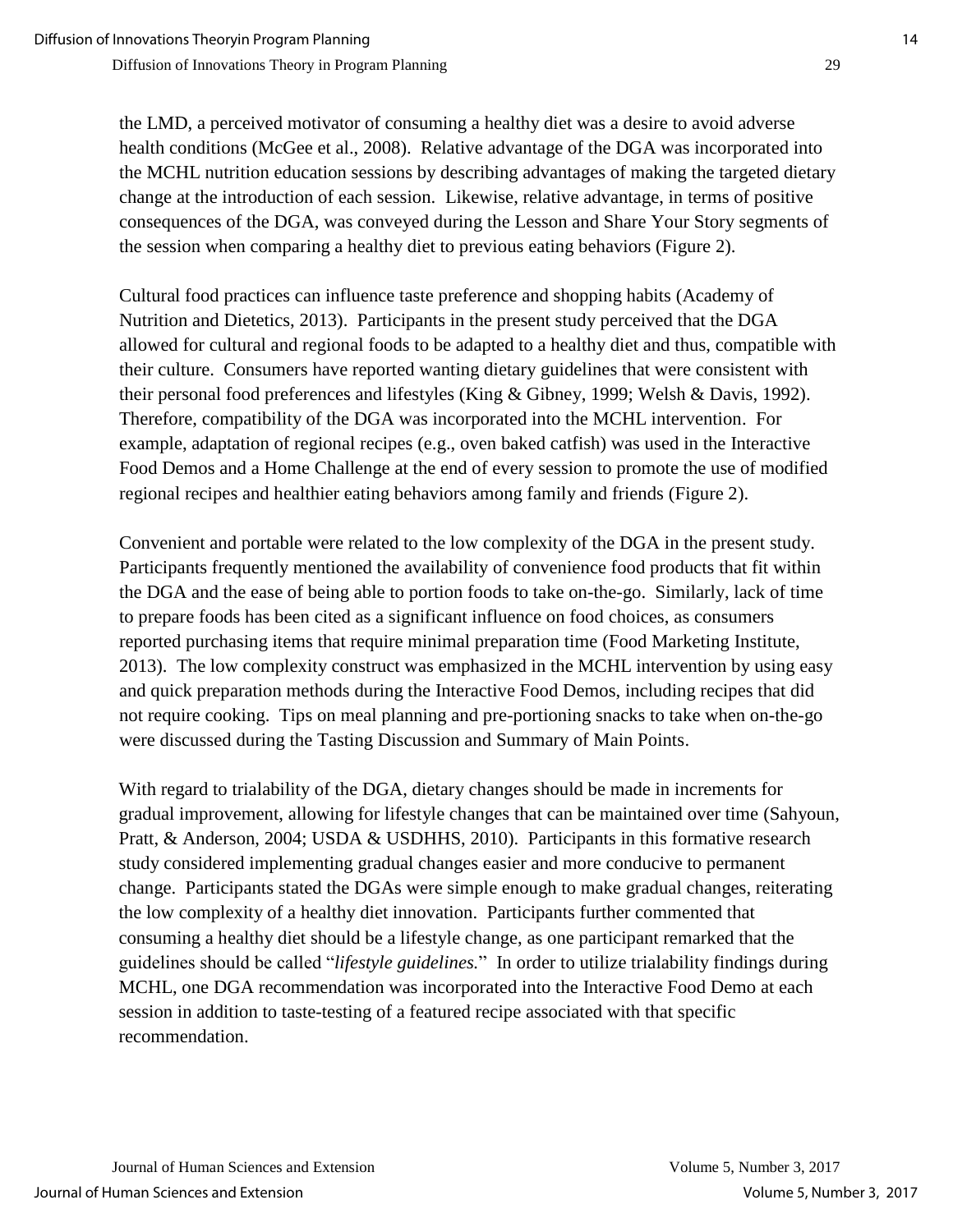The major theme associated with observability of consuming a healthy diet was modeling. Orally communicating the positive effects of consuming a healthy diet was expressed by participants as the best way to observe results of a healthy eating pattern because results may not be immediately evident or tangible. In this context, a healthy diet innovation would be considered a *preventive* innovation, and as described by Rogers (2003), an innovation that an individual adopts to avoid possible undesired consequences in the future. Preventive innovations are the most difficult to observe. For example, maintaining a healthy weight to avoid chronic disease later in life is not a tangible outcome that others readily recognize as a benefit of a healthy diet. Observability could be demonstrated through modeling behavior changes made in dietary habits or testimonials related to feelings of overall well-being or actual clinical manifestations, such as decreases in blood pressure, blood sugar, or weight loss. Observability of the DGA was initiated in the MCHL intervention in the Share Your Story segments of the education sessions as shown in Figure 2. During these segments, participants were given the opportunity to talk about behavioral changes they were making based on key messages in the program as well as any physical changes they were experiencing (e.g., weight loss, lower blood pressure).

## **Limitations**

While there are several strengths to this study, including conducting interviews with women similar to the target population and member checking attribute definitions, there were also limitations. First, this research took place in a specific geographic region and may not reflect perceptions of women living in other areas. Additionally, the qualitative methods used consisted of small sample sizes. However, with prior research and experience with the LMD population for the last 20 years (The Lower Mississippi Delta Nutrition Intervention Research Consortium, 2004; Yadrick et al., 2001; Zoellner et al., 2007), the research team found the data to accurately reflect LMD attitudes and opinions. Although information relayed could be subject to misinterpretation, interpretive strategies were employed to minimize this limitation. Lastly, the participants were all women. This decision was made because the intervention target population was women in social and civic organizations. In retrospect, it may have been advantageous to include a male community group discussion to capture masculine perspectives with regards to attributes of a healthy diet.

## **Conclusion**

Utilization of theoretical frameworks is often thought to be an initial step in developing effective and sustainable behavior change interventions. One theoretical framework that has not been extensively researched within dietary behaviors is the DOI theory. Focus groups and an expert panel were used to identify and describe women's perceptions of attributes of a healthy diet innovation (i.e., the DGA). Generational trends and cultural food practices were noted as key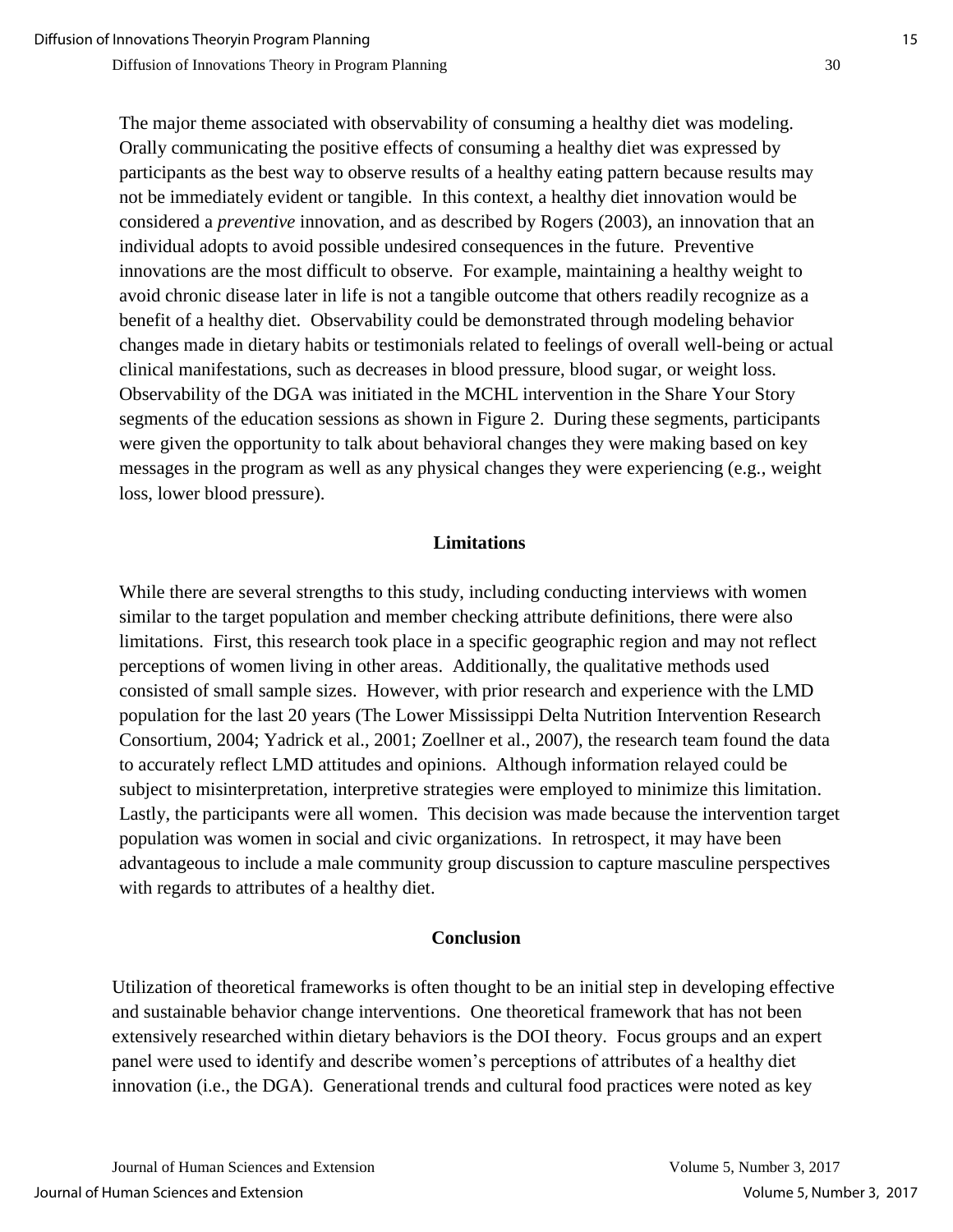components and messages in nutrition interventions aimed at promoting healthy diets and reducing chronic disease prevalence. Participants considered healthy, culturally compatible convenience foods and gradual integration of healthy dietary behaviors delivered through taste tests and food demonstrations as important factors in promoting a healthy diet. Furthermore, participants relayed that sharing individuals' journeys to a healthy lifestyle promotes the adoption of a healthy diet innovation and adds a social support element to the program.

As obesity continues to be a national public health dilemma, there is a need for nutrition intervention, especially in the LMD where chronic health conditions related to obesity are serious concerns. Promoting the relative advantage, compatibility, low complexity, trialability and observability of a healthy diet in a population known for its unique food culture is essential to promote the adoption and maintenance of a healthy diet innovation. The DOI theory is useful in prompting behavior change by promoting the attributes of the behavior that are of interest to the population. Data themes generated from each theoretical construct provided rich information related to the study population and educational strategies used to develop education sessions and intervention components for this multisite nutrition intervention in the LMD. In addition, study findings helped MCHL researchers discern attributes of a healthy diet educational program that would motivate participants to move beyond an intention to adopt healthier dietary behaviors to a position where adoption and maintenance of a healthy diet are actively integrated into family culture, and ultimately, will result in improvements in health outcomes across generations.

## **References**

- Academy of Nutrition and Dietetics. (2013). Position of the Academy of Nutrition and Dietetics: Total diet approach to healthy eating. *Journal of the Academy of Nutrition and Dietetics*, *113*(2), 307–317. doi:10.1016/j.jand.2012.12.013
- Bandura, A. (1977). *Social learning theory.* Englewood Cliffs, NJ: Prentice Hall.
- Brug, J., Oenema, A., & Ferreira, I. (2005). Theory, evidence and intervention mapping to improve behavior nutrition and physical activity interventions. *International Journal of Behavioral Nutrition and Physical Activity*, *2*(2). doi:10.1186/1479-5868-2-2
- Burnard, P. (1996). Teaching the analysis of textual data: An experiential approach. *Nurse Education Today*, *16*(4), 278–281. doi:10.1016/S0260-6917(96)80115-8
- Catanzaro, M. (1988). Using qualitative analytical techniques. In P. Woods & M. Catanzaro (Eds.), *Nursing: Research, theory and practice.* (pp. 437–456). New York, NY: C. V. Mosby Company.
- Centers for Disease Control and Prevention. (2017). *Nutrition, physical activity, and obesity: Data, trends and maps*. Retrieved from https://www.cdc.gov/nccdphp/dnpao/data-trendsmaps/index.html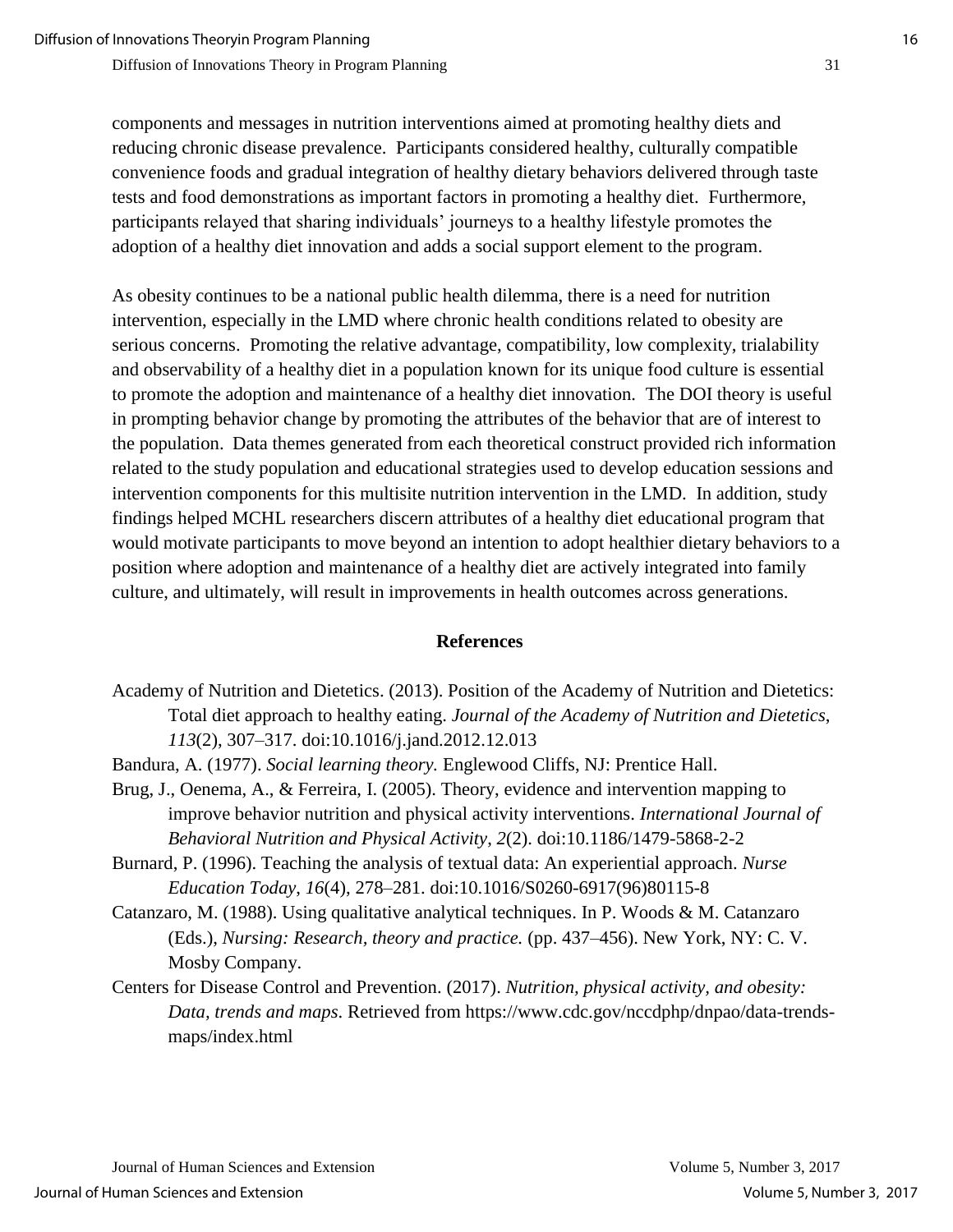- Connell, C. L., Thomson, J. L., Huye, H. F., Landry, A. S., Crook, L. B., & Yadrick, K. (2015). Mississippi Communities for Healthy Living: Implementing a nutrition intervention effectiveness study in a rural health disparate region. *Contemporary Clinical Trials, 42,*  196–203. doi:10.1016/j.cct.2015.04.00
- Eikenberry, N., & Smith, C. (2004). Healthful eating: Perceptions, motivations, barriers, and promoters in low-income Minnesota communities. *Journal of the American Dietetic Association*, *104*(7), 1158–1161. doi:10.1016/j.jada.2004.04.023
- Elo, S., & Kyngäs, H. (2008). The qualitative content analysis process. *Journal of Advanced Nursing*, *62*(1)*,* 107–115. doi:10.1111/j.1365-2648.2007.04569.x
- Fishbein, M., & Cappella, J. N. (2006). The role of developing effective health communications. *Journal of Communications*, *56*(1), S1–S17. doi:10.1111/j.1460-2466.2006.00280.x
- Food Marketing Institute. (2013). *Shopping for health 2013*. Emmaus, PA: Rodale Inc.
- Glasgow, R. E., Vogt, T. M., & Boles, S. M. (1999). Evaluating the public health impact of health promotions interventions: The RE-AIM framework. *Journal of Public Health*, *89*(9), 1322–1327. doi:10.2105/AJPH.89.9.1322
- Huye, H. F., Connell, C. L., Crook, L. B., Yadrick, K., & Zoellner, J. (2014). Using the RE-AIM framework in formative evaluation and program planning for a nutrition intervention in the Lower Mississippi Delta. *Journal of Nutrition Education and Behavior, 46*(1), 34–42. doi:10.1016/j.jneb.2013.09.006
- Jeffery, R. (2004). How can health behavior theory be made more useful for intervention research? *International Journal of Behavioral Nutrition and Physical Activity*, *1*(10) doi:10. 10.1186/1479-5868-1-10
- Johnson, R. B. (1997). Examining the validity structure of qualitative research. *Education*, *118*(2), 282–292.
- King, S., & Gibney, M. (1999). Reduce fat intake is more successful when it does not restrict habitual eating patterns. *Journal of the American Dietetic Association*, *99*(6), 685–689. doi:10.1016/S0002-8223(99)00166-2
- Lemacks, J., Wells, B., Illich, J., & Ralston, P. (2013). Interventions of improving nutrition and physical activity behaviors in adult African American populations: A systematic review. *Preventing Chronic Disease*, *10*, 120256. Retreived from https://www.ncbi.nlm.nih.gov /pubmed/23786910. doi:10.5888/pcd10.120256
- Lincoln, Y., & Guba, E. (1985). *Naturalistic inquiry*. Newbury Park, CA: Sage.
- Malnick, S., & Knobler, H. (2006). The medical complications of obesity. *QJM: An International Journal of Medicine*, *99*(9), 565–579. doi:10.1093/qjmed/hcl085
- McCabe-Sellers, B. J., Bowman, S., Stuff, J. E., Champagne, C. M., Simpson, P. M., & Bogle, M. L. (2007). Assessment of the diet quality of U.S. adults in the Lower Mississippi Delta. *American Journal of Clinical Nutrition, 86*(3), 697–706.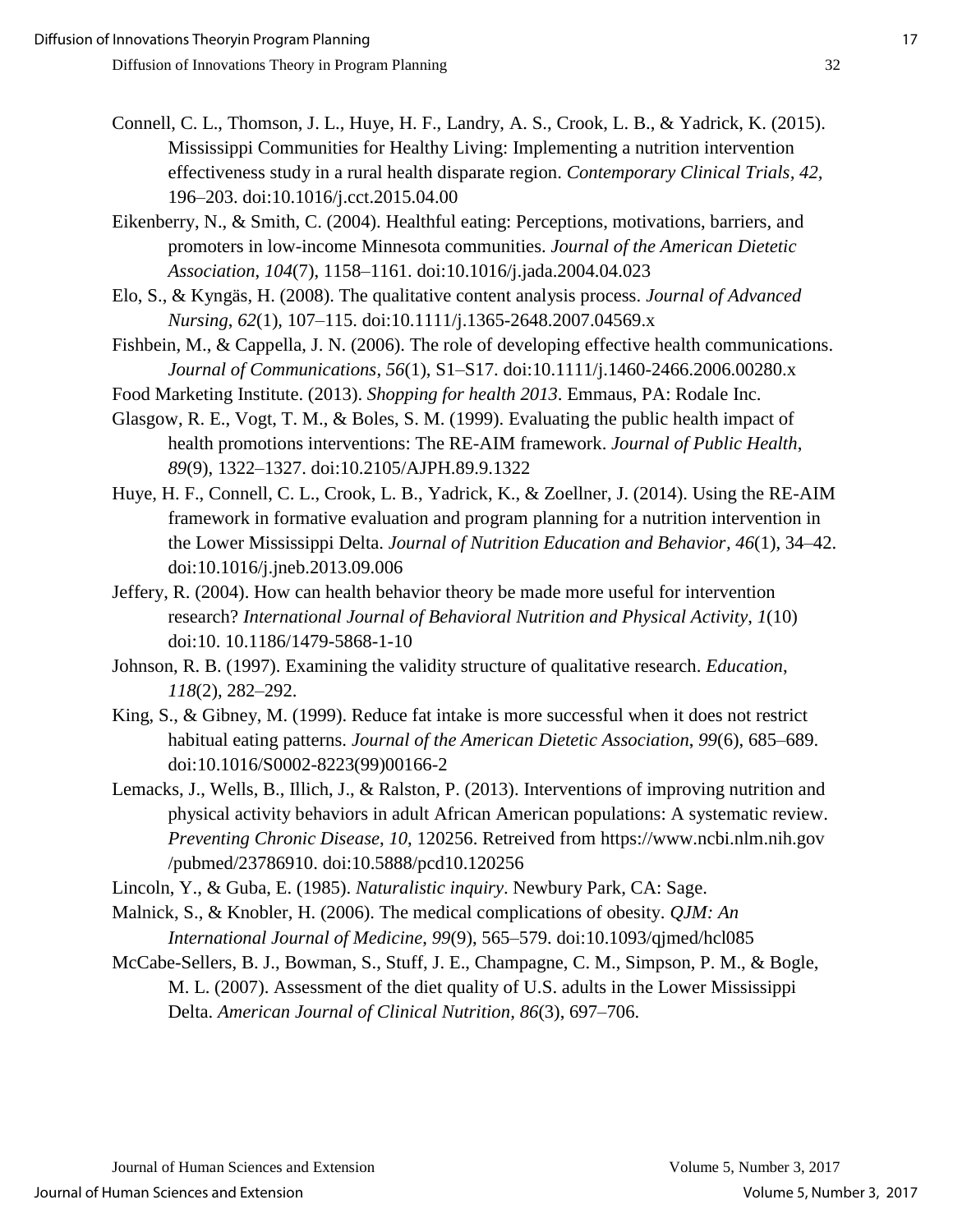- McGee, B. B., Richardson, V., Johnson, G. S., Thornton, A., Johnson, C., Yadrick, K., . . . McCabe-Sellers, B. (2008). Perceptions of factors influencing healthful food consumption behavior in the Lower Mississippi Delta: Focus group findings. *Journal of Nutrition Education and Behavior, 40*(2), 102–109. doi:10.1016/j.jneb.2006.12.013
- National Park Services. (n.d.). Draft heritage study and environmental assessment. Retrieved from https://www.nps.gov/nhl/learn/delta/dhsea.htmPatton, M. Q. (2002). *Qualitative evaluation methods* (3rd ed.). Beverly Hills, CA: Sage.
- Polit, D. F., & Beck, C. T. (2004). *Nursing research. Principles and methods*. Philadelphia, PA: Lippincott, Williams & Wilkins.
- Prochaska, J. O. (1979). *Sysems of psychotherapy: A transtheoretical analysis*. Pacific Grove, CA: Brooks-Cole.
- Riboli, E., & Norat, T. (2003). Epidemiologic evidence of the protective effect of fruit and vegetables on cancer risk. *American Journal of Clinical Nutrition*, *78*(3), 559S–569S.
- Rogers, E. (2003). *Diffusion of innovations* (5th ed.). New York, NY: Free Press.
- Rosenstock, I. M. (1974). The health belief model and preventive health behavior. *Health Education Monographs, 2*(4), 354–386. doi:10.1177/109019817400200405
- Sahyoun, N. R., Pratt, C. A., & Anderson, A. (2004). Evaluation of nutrition interventions for older adults: A proposed framework. *Journal of the American Dietetic Association*, *104*(1), 58–69. doi:10.1016/j.jada.2003.10.013
- Steckler, A., Goodman, R. M., McLeroy, K. R., Davis, S., & Koch, G. (1992). Measuring the diffusion of innovative health promotion programs. *American Journal of Health Promotion*, *6*(3), 214–224. doi:10.4278/0890-1171-6.3.214
- Strauss, A., & Corbin, J. (1990). *Basics of qualitative research: Grounded theory procedures and techniques*. Newbury Park, CA: Sage.
- The Lower Mississippi Delta Nutrition Intervention Research Consortium. (2004). Self-reported health of residents of the Mississippi Delta. *Journal of Healthcare for the Poor and Underserved*, *15*(4), 645–662.
- Thomson, J. L., Onufrak, S. J., Connell, C. L., Zoellner, J. M., Tussing-Humphreys, L. M., Bogle, M. L., & Yadrick, K. (2011). Food and beverage choices contributing to dietary guidelines adherence in the Lower Mississippi Delta. *Public Health Nutrition*, *14*(12), 2099–2109. doi:10.1017/S1368980011001443
- U. S. Department of Agriculture & U. S. Department of Health and Human Services. (2010). *Dietary guidelines for Americans, 2010* ( $7<sup>th</sup>$  ed.). Washington, DC: U.S. Governement Printing Office.
- Welsh, S., & Davis, C. (1992). Development of the food guide pyramid. *Nutrition Today*, *27*(6), 12–23. doi:10.1097/00017285-199211000-00005
- Yadrick, K., Horton, J., Stuff, J., McGee, B., Bogle, M., Davis, L. . . . Zaghloul, S. (2001). Perceptions of community nutrition and health needs in the Lower Mississippi Delta: A key informant approach. *Journal of Nutrition Education, 33(5),* 266–277. doi:10.1016/S1499-4046(06)60291-1